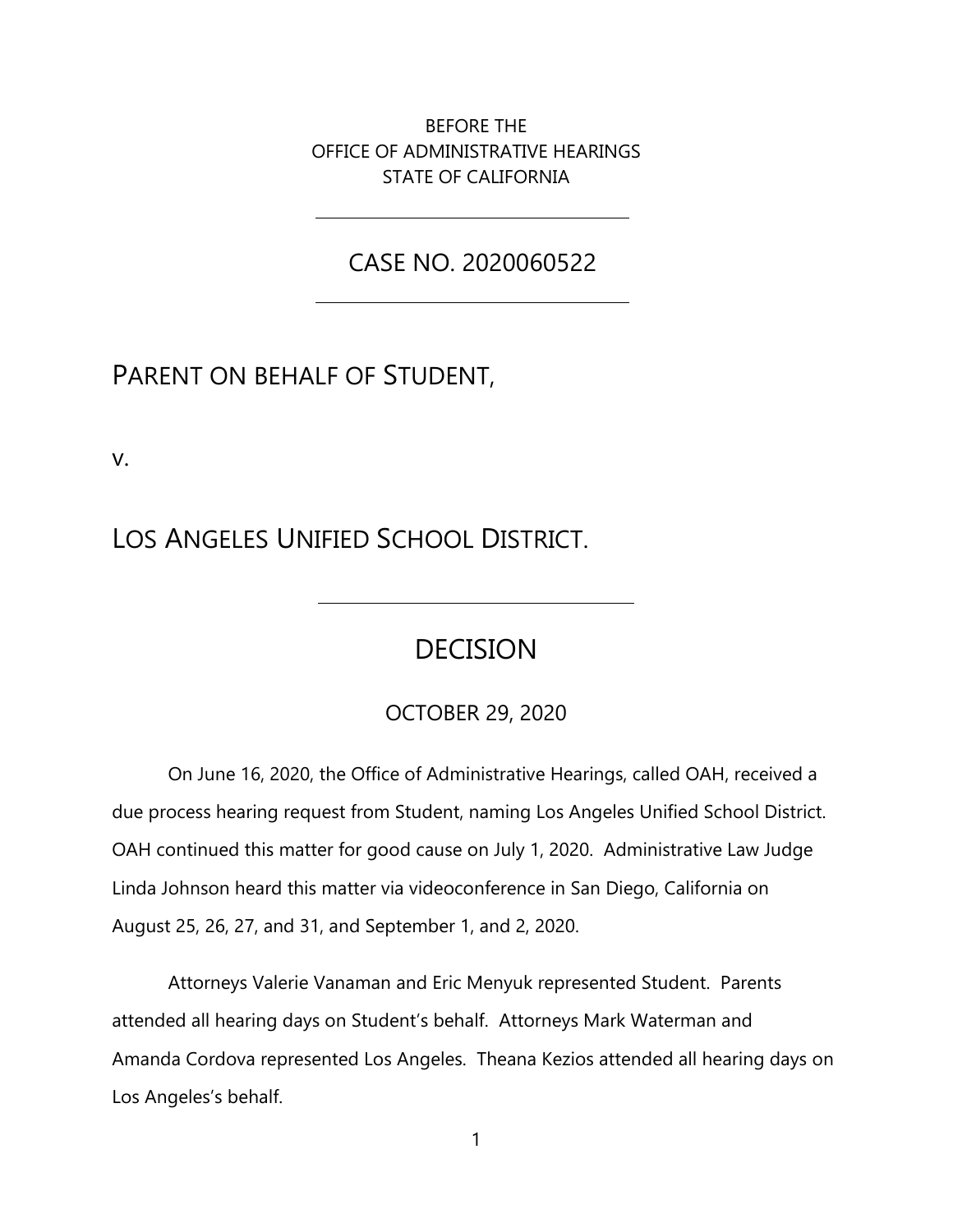At the parties' request the matter was continued to September 21, 2020, for closing briefs. The record was closed, and the matter was submitted on September 21, 2020.

### ISSUE

- 1. Did Los Angeles Unified School District's offer of programs and services made at the December 10, 2019 individualized education program team meeting deny Student a free appropriate public education because:
	- a. The placement was predetermined outside of the meeting based upon Los Angeles's policies and directives,
	- b. The offer was not clearly made because services were stated as being on a "frequency band" and therefore Parents were unable to understand how Student's services were to be implemented or monitored,
	- c. The offer was not for a program of sufficient length, such as a full day program,
	- d. The offer was not appropriate to meet Student's needs as it lacked adequate individual services of appropriate frequency,
	- e. The offer was not appropriate to meet Student's needs because it lacked adequate levels of individual speech and language and auditory-verbal therapy,
	- f. The individualized education program team failed to consider the full continuum of appropriate placement options,
	- g. The placement did not offer an appropriate classroom with adequate peer language modelling for Student to make meaningful progress,
	- h. The placement offered was not the least restrictive environment, and
	- i. The placement would have caused Student to regress in her speech and language abilities?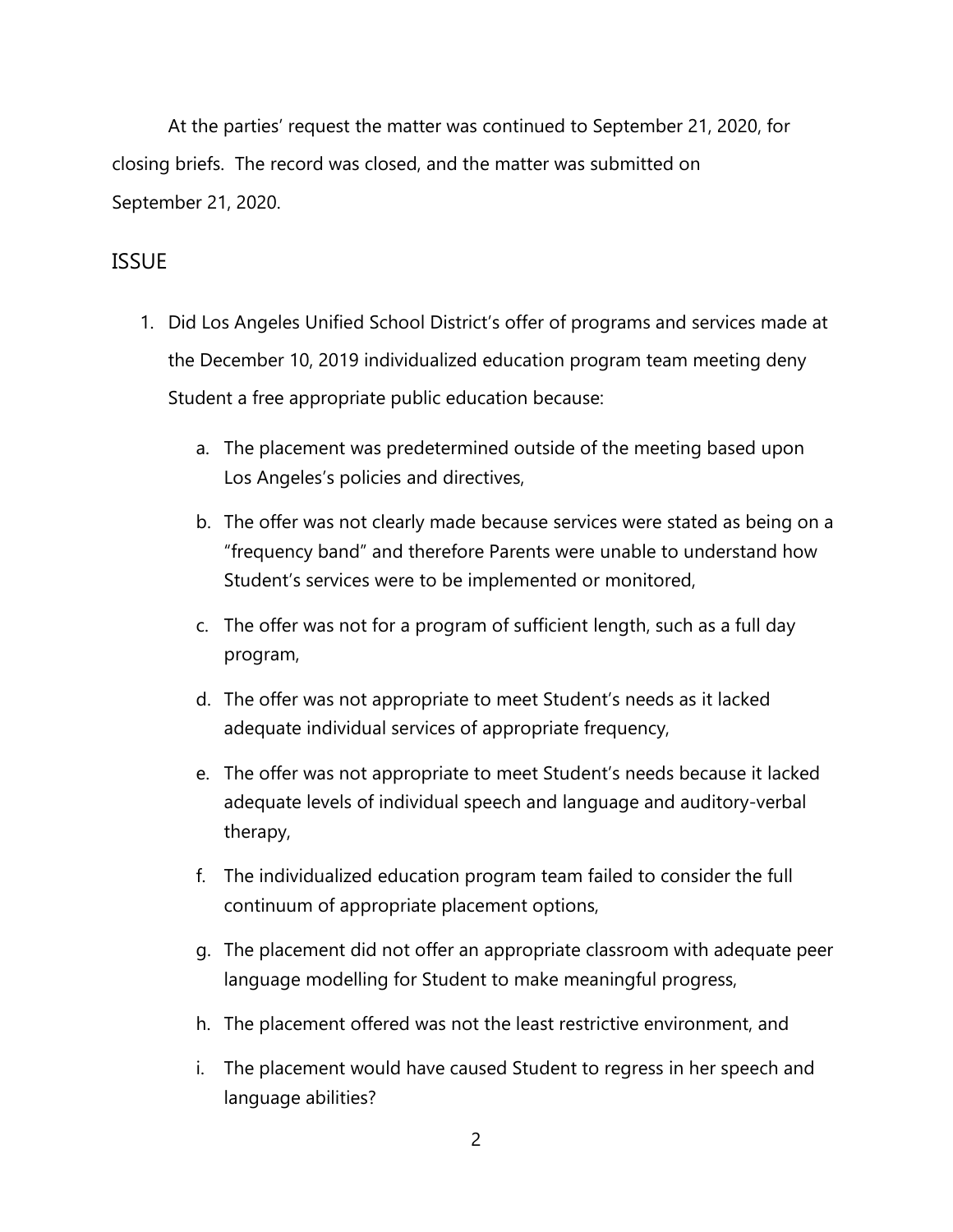### **JURISDICTION**

This hearing was held under the Individuals with Disabilities Education Act, its regulations, and California statutes and regulations. (20 U.S.C. § 1400 et. seq.; 34 C.F.R. § 300.1 (2006) et seq.; Ed. Code, § 56000 et seq.; Cal. Code Regs., tit. 5, § 3000 et seq.) The main purposes of the Individuals with Disabilities Education Act, referred to as the IDEA, are to ensure:

- all children with disabilities have available to them a free appropriate public education that emphasizes special education and related services designed to meet their unique needs and prepare them for further education, employment and independent living, and
- the rights of children with disabilities and their parents are protected. (20 U.S.C. § 1400(d)(1); See Ed. Code, § 56000, subd. (a).)

The IDEA affords parents and local educational agencies the procedural protection of an impartial due process hearing with respect to any matter relating to the identification, assessment, or educational placement of the child, or the provision of a free appropriate public education, referred to as FAPE, to the child. (20 U.S.C. § 1415(b)(6) & (f); 34 C.F.R. § 300.511; Ed. Code, §§ 56501, 56502, and 56505; Cal. Code Regs., tit. 5, § 3082.) The party requesting the hearing is limited to the issues alleged in the complaint, unless the other party consents, and has the burden of proof by a preponderance of the evidence. (20 U.S.C. § 1415(f)(3)(B); Ed. Code, § 56502, subd. (i); Schaffer v. Weast (2005) 546 U.S. 49, 57-58, 62 [126 S.Ct. 528, 163 L.Ed.2d 387]; and see 20 U.S.C. § 1415(i)(2)(C)(iii).) Student has the burden of proof as to all issues. The factual statements in this Decision constitute the written findings of fact required by the IDEA and state law. (20 U.S.C. § 1415(h)(4); Ed. Code, § 56505, subd. (e)(5).)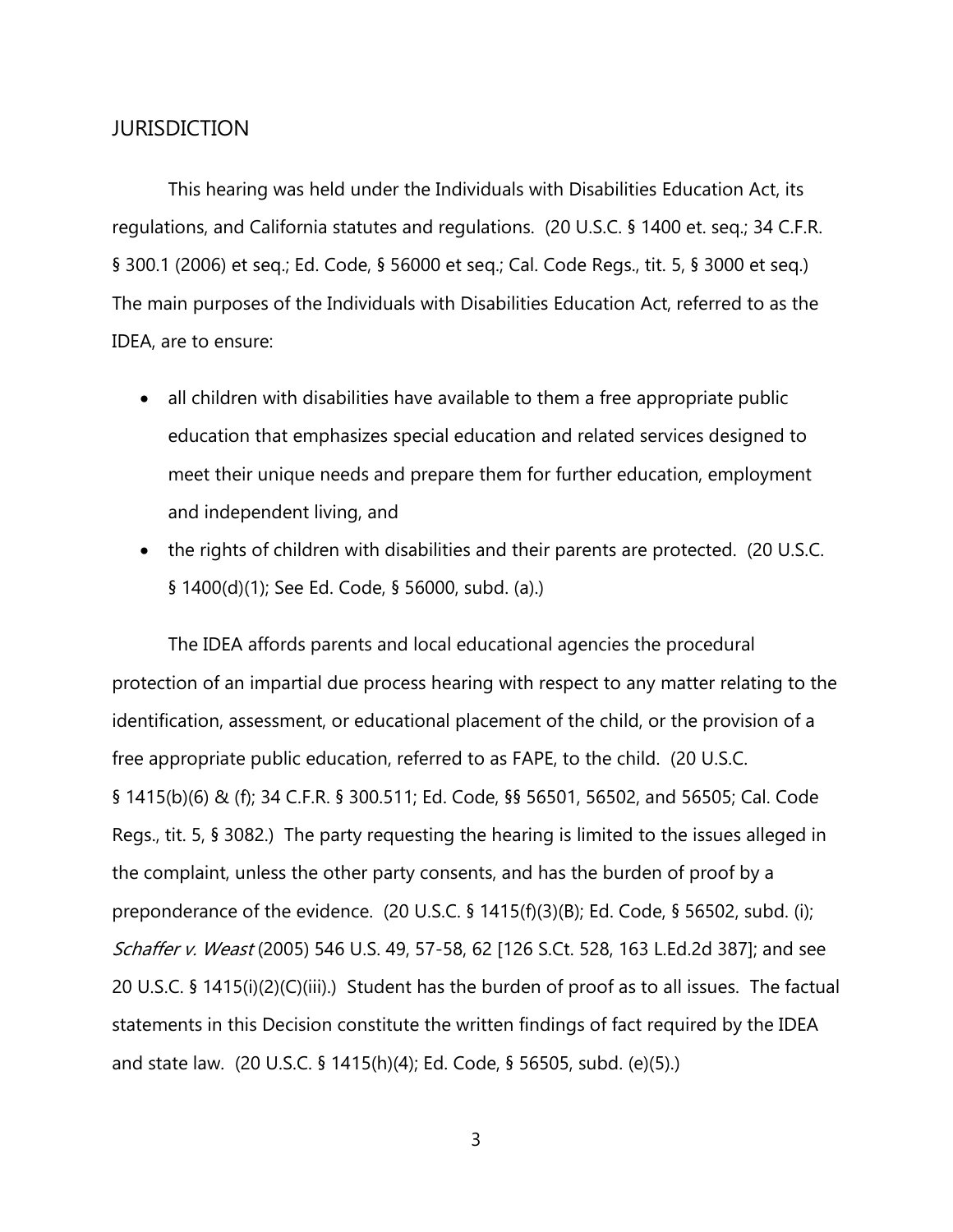Student was three years old and in preschool at the time of hearing. Student was diagnosed as profoundly deaf in August 2018. Student was implanted with bi-lateral cochlear implants on December 10, 2018, and the implants were activated on January 3, 2019. Student resided within Los Angeles's geographic boundaries at all relevant times. Student was eligible for special education under the eligibility category of deafness.

ISSUE 1: DID LOS ANGELES UNIFIED SCHOOL DISTRICT'S OFFER OF PROGRAMS AND SERVICES MADE AT THE DECEMBER 10, 2019 INDIVIDUALIZED EDUCATION PROGRAM TEAM MEETING DENY STUDENT A FREE APPROPRIATE PUBLIC EDUCATION?

Student contends she requires a full day preschool program with both deaf and hard of hearing peers as well as typical hearing peers. Student further contends Los Angeles does not have such a program therefore she should be placed in the full day preschool program at the John Tracy Center. Additionally, Student contends Los Angeles's December 10, 2019 individualized education program offer was not appropriate or clear.

Los Angeles contends it offered Student a program in the least restrictive environment that was reasonably calculated to enable her to make progress in light of her circumstances. Los Angeles further contends Student failed to meet her burden that it denied her FAPE and is not entitled to a remedy.

A FAPE means special education and related services that are available to an eligible child that meets state educational standards at no charge to the parent or guardian. (20 U.S.C. § 1401(9); 34 C.F.R. § 300.17.) Parents and school personnel develop an individualized education program, referred to as an IEP, for an eligible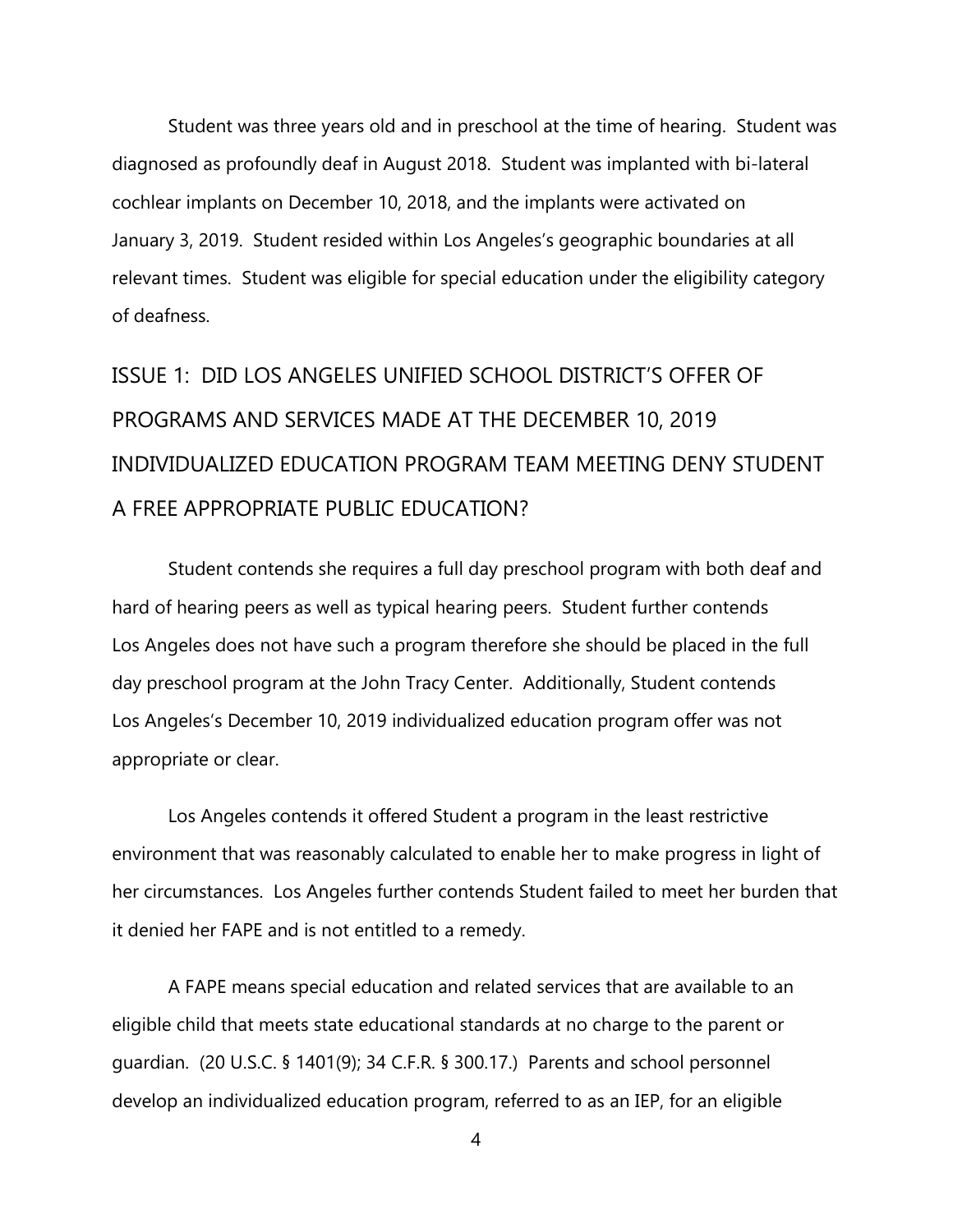student based upon state law and the IDEA. (20 U.S.C. §§ 1401(14), 1414(d)(1); and see Ed. Code, §§ 56031,56032, 56341, 56345, subd. (a) and 56363 subd. (a); 34 C.F.R. §§ 300.320, 300.321, and 300.501.)

In general, a child eligible for special education must be provided access to specialized instruction and related services which are individually designed to provide educational benefit through an IEP reasonably calculated to enable a child to make progress appropriate in light of the child's circumstances. (Board of Education of the Hendrick Hudson Central School Dist. v. Rowley (1982) 458 U.S. 176, 201-204; Endrew F. v. Douglas County School Dist. RE-1 (2017) 580 U.S. [137 S.Ct. 988, 1000].)

Los Angeles provided deaf and hard of hearing infant services to Student between March 2018 and her third birthday on January 21, 2020. Briseida Favela, Christina Levin, and Heather Goldstein all provided deaf and hard of hearing services to Student during that time. Los Angeles conducted Student's initial assessment for special education during November 2019 and held Student's initial IEP team meeting on December 10, 2019.

### SUB-ISSUE A, PREDETERMINATION

Student contends Los Angeles predetermined Student's placement outside of the meeting based upon Los Angeles's policies and directives. Los Angeles contends it did not predetermine Student's placement and the IEP team discussed multiple placement options during the IEP team meeting.

An education agency's predetermination of an IEP seriously infringes on parental participation in the IEP process, which constitutes a procedural denial of FAPE. (Deal v. Hamilton County Bd. of Educ. (6th Cir. 2004) 392 F.3d 840, 858.) Predetermination occurs when an educational agency has made its determination prior to the IEP team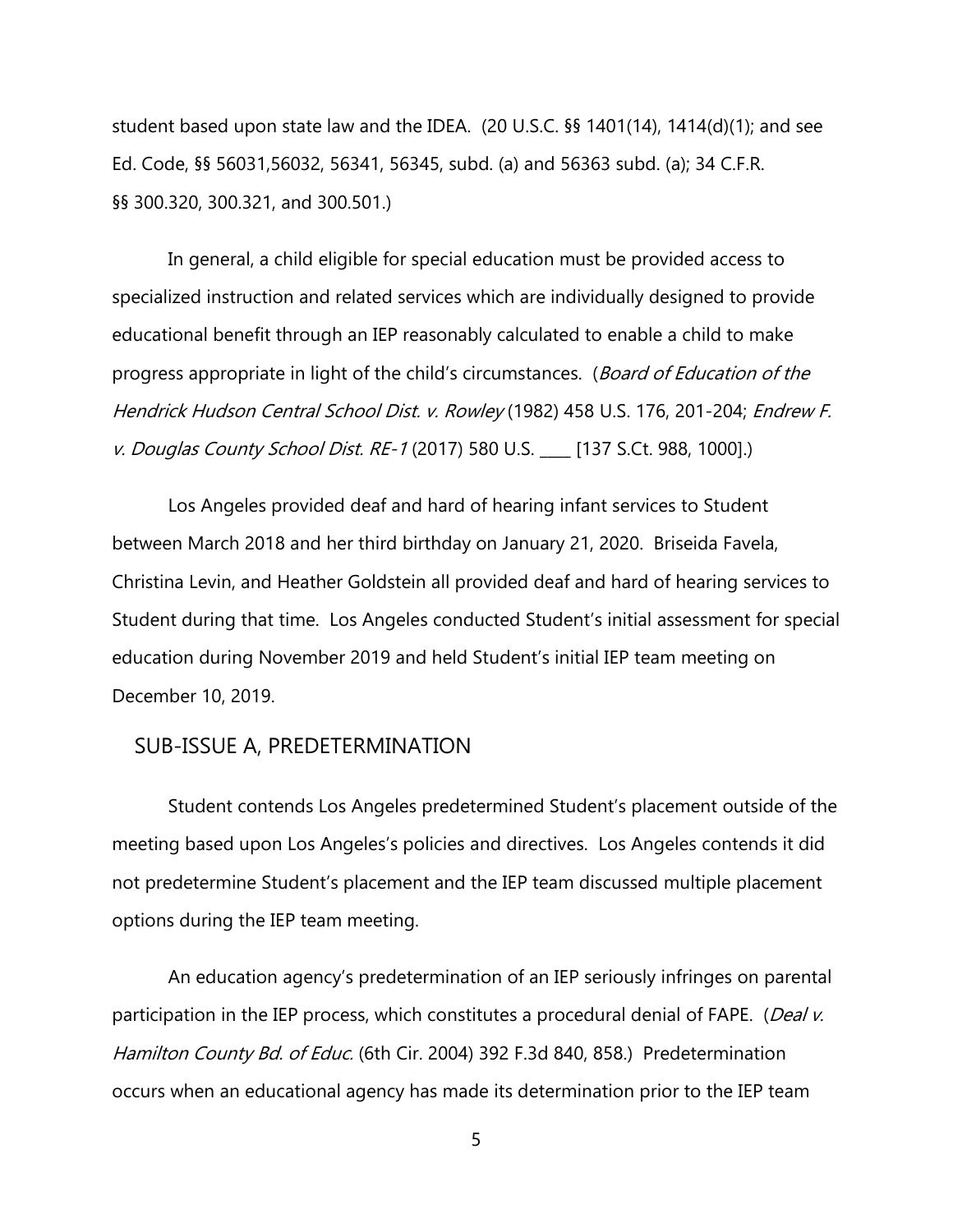meeting, including when it presents one placement option at the meeting and is unwilling to consider other alternatives. (H.B., et al. v. Las Virgenes Unified School Dist. (9th Cir. 2007) 239 Fed.Appx. 342, 344; see also, Ms. S. ex rel G. v. Vashon Island School Dist. (9th Cir. 2003) 337 F.3d 1115, 1131 [A school district violates IDEA procedures if it independently develops an IEP, without meaningful parental participation, then simply presents the IEP to the parent for ratification.].)

Both Parents attended Student's initial IEP team meeting along with school psychologist Tanyka Nelson-Robinson, transition coordinator Romy Sperling, general education teacher Rina Duarte, speech and language pathologist Natalie Rubinstein, deaf and hard of hearing teachers Favela and Goldstein, deaf and hard of hearing assessor Debbie Lutz, and audiologist Chelsey Caprine. The IEP team meeting lasted approximately an hour and a half. The IEP team discussed the assessments Los Angeles conducted, Student's present levels of performance, annual goals, services, and placement.

The IEP team discussed three placement options, the deaf and hard of hearing special day class at Saticoy Elementary School, the total communication deaf and hard of hearing special day program, and deaf and hard of hearing itinerant support at Student's school of residence. The deaf and hard of hearing special day class at Saticoy Elementary School will be referred to as the Saticoy program. Although Rubinstein, Sperling, and Nelson-Robinson met before the IEP team meeting to discuss placement options, they did not decide the placement they would offer Student prior to the IEP team meeting. All team members, including Parents, had the opportunity to provide input regarding the proposed placements during the IEP team meeting. Los Angeles did not provide a draft IEP with the placement listed in the document prior to the IEP team meeting. Los Angeles made changes to the draft IEP document during the IEP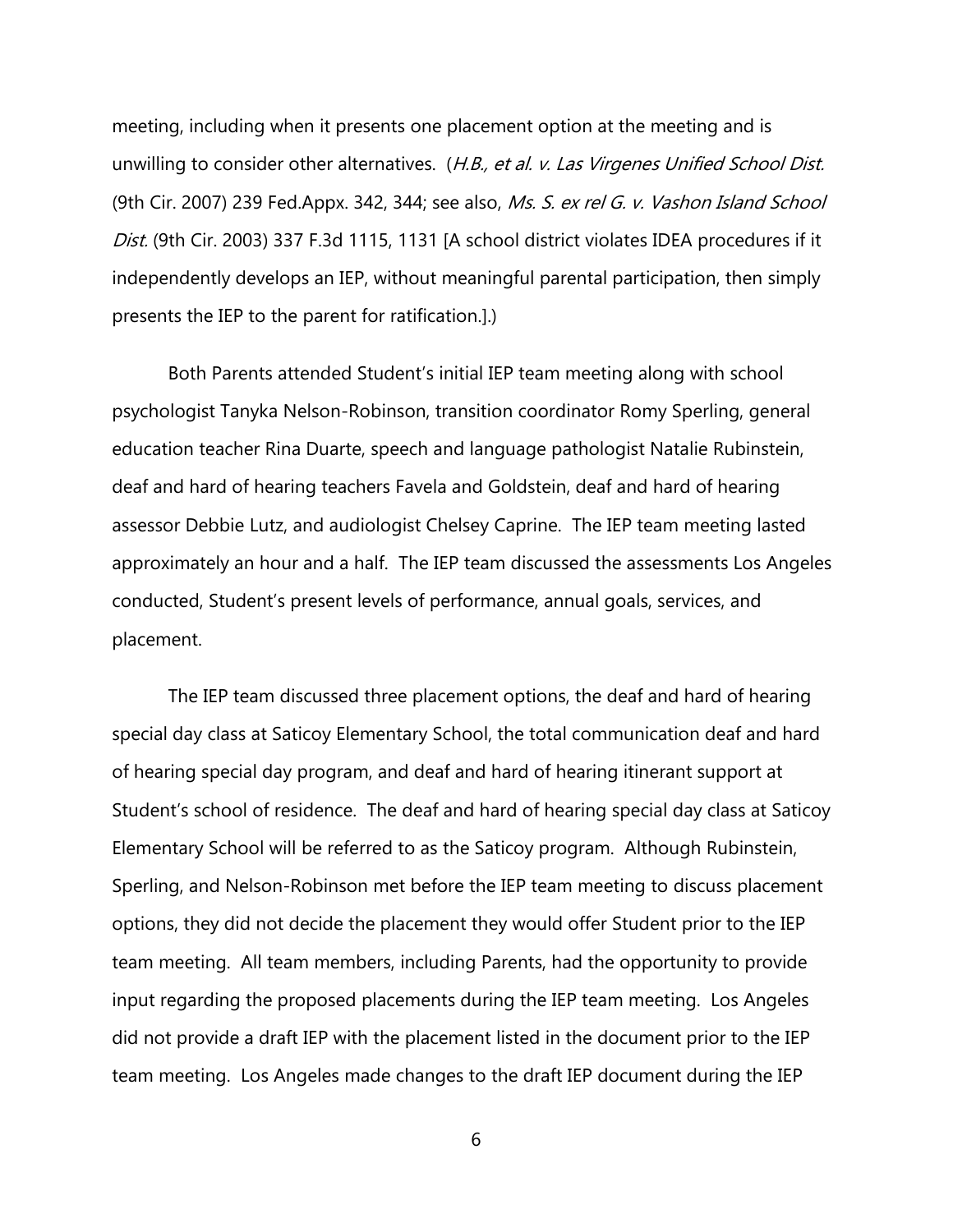team meeting and gave Parents a copy to review after the IEP team meeting. Student did not establish that Los Angeles's had policies and directives that dictated its December 2019 placement offer. Therefore, Student did not prove that Los Angeles denied her a FAPE by predetermining Student's placement prior to the December 2019 IEP team meeting.

### SUB-ISSUE B, CLARITY OF THE OFFER

Student contends the audiology and speech and language services offered were not clear because they were offered in a frequency band and could be provided in multiple different durations. Los Angeles contends the frequency band is a methodology which it is free to choose as it sees fit.

The IDEA requires that an educational program be individually designed and reasonably calculated to provide meaningful educational benefit to a child with a disability. (Gregory K. v. Longview School Dist. (9th Cir. 1987) 811 F.2d 1307, 1310.) The purpose of a written offer is to alert parents of the need to consider seriously whether a school district's proposed placement is appropriate under the IDEA. A written offer helps parents determine whether to oppose or accept the placement with supplemental services. (*Union v. Smith* (9th Cir. 1994) 15 F.3d 1519, cert. denied (1994) 513 U.S. 965 (Union).) The IDEA explicitly requires written prior notice to parents when an educational agency proposes or refuses, to initiate or change the educational placement of a child with a disability or the provision of a FAPE. (Id. at p. 1526; see also 20 U.S.C. § 1415(b)(3).) The IEP must include a projected start date for services and modifications, as well as the anticipated frequency, location, and duration of services and modifications. (20 U.S.C. § 1414(d)(1)(A)(i)(VII); 34 C.F.R. § 300.320(a)(7).)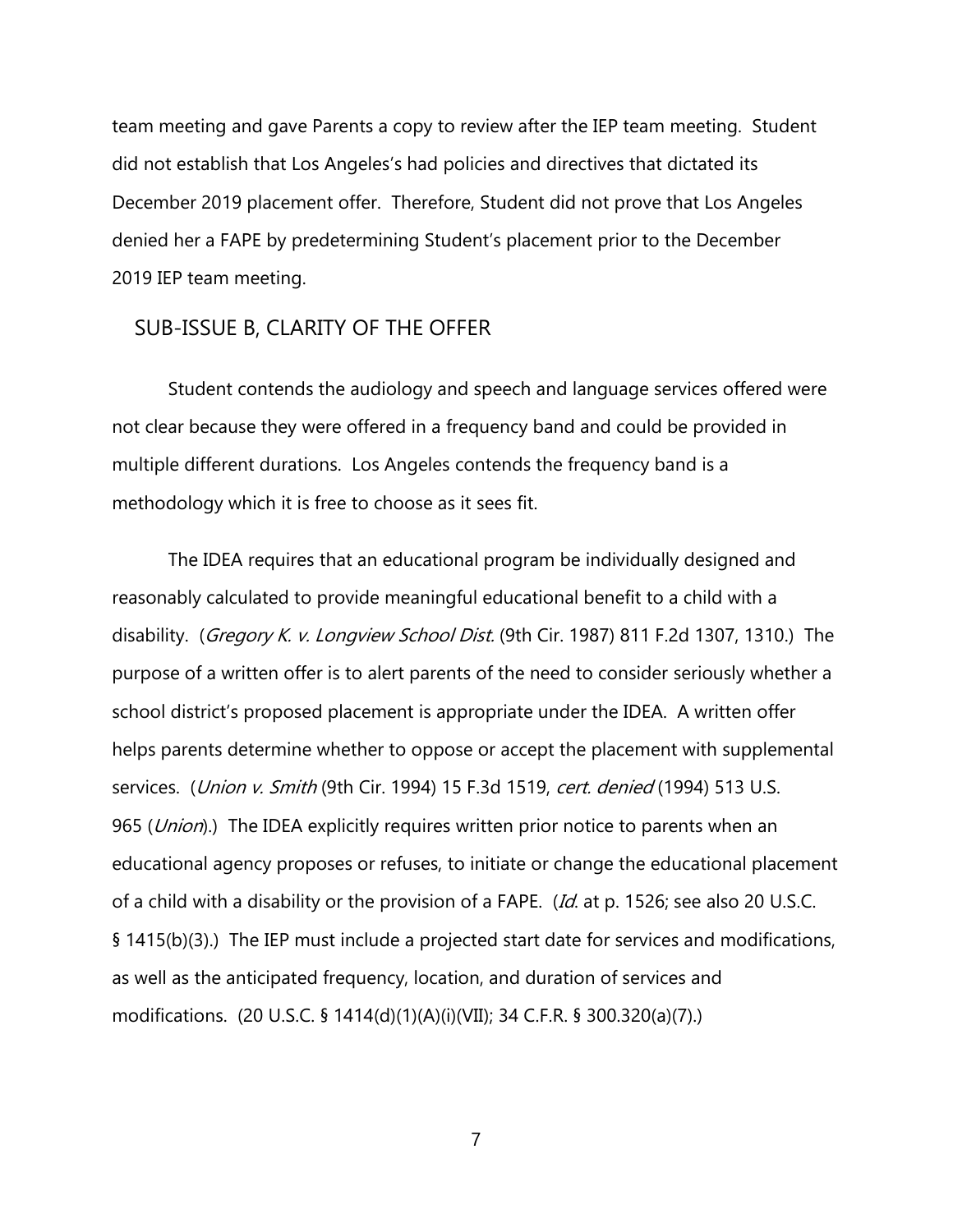The requirement of a formal written offer creates a clear record that will eliminate troublesome factual disputes about what additional educational assistance the school district offered to supplement a placement. Failure to make a clear written offer of placement and services is a procedural violation of the IDEA. (*Union, supra.*, 15 F.3d at p. 1527). See also, title 20 United States Code § 1414(d)(1)(A)(i), title 34 Code of Federal Regulations § 300.320(a), and Education Code § 56345, subd. (a).

A procedural violation results in a denial of FAPE if it impedes the child's right to a FAPE, significantly impedes the parents' opportunity to participate in the decisionmaking process regarding the provision of a FAPE to the parent's child or causes a deprivation of educational benefits. (20 U.S.C. § 1415(f)(3)(E)(ii); Ed. Code, § 56505, subd. (f)(2); W.G. v. Board of Trustees of Target Range School Dist. No. 23 (9th Cir. 1992) 960 F.2d 1479, 1484, superseded by statute on other grounds, as stated in R.B. v. Napa Valley Unified School Dist. (9th Cir.2007) 496 F.3d 932, 939.)

The IEP is to be read as a whole. No requirement exists that necessary information be included in a particular section of the IEP if that information is contained elsewhere. (20 U.S.C. § 1414(d)(1)(A)(ii); 34 C.F.R. § 300.320(d)(2); Ed. Code, § 56345, subd. (h).)

An IEP is not required to include the specific instructional methodologies the school district will use to educate the child. (34 C.F.R. § 300.320(d)(1); 71 Fed. Reg. 46,665 (Aug. 14, 2006).) As long as a school district provides an appropriate education, methodology is left up to the district's discretion. (Rowley, supra, 458 U.S. at p. 208.) Courts are ill-equipped to second guess reasonable choices that school districts have made among appropriate instructional methods. (T. B. v. Warwick School Commission (1st Cir. 2004) 361 F.3d 80, 84.) A parent's disagreement with a school district's educational methodology is insufficient to establish an IDEA violation. (Carlson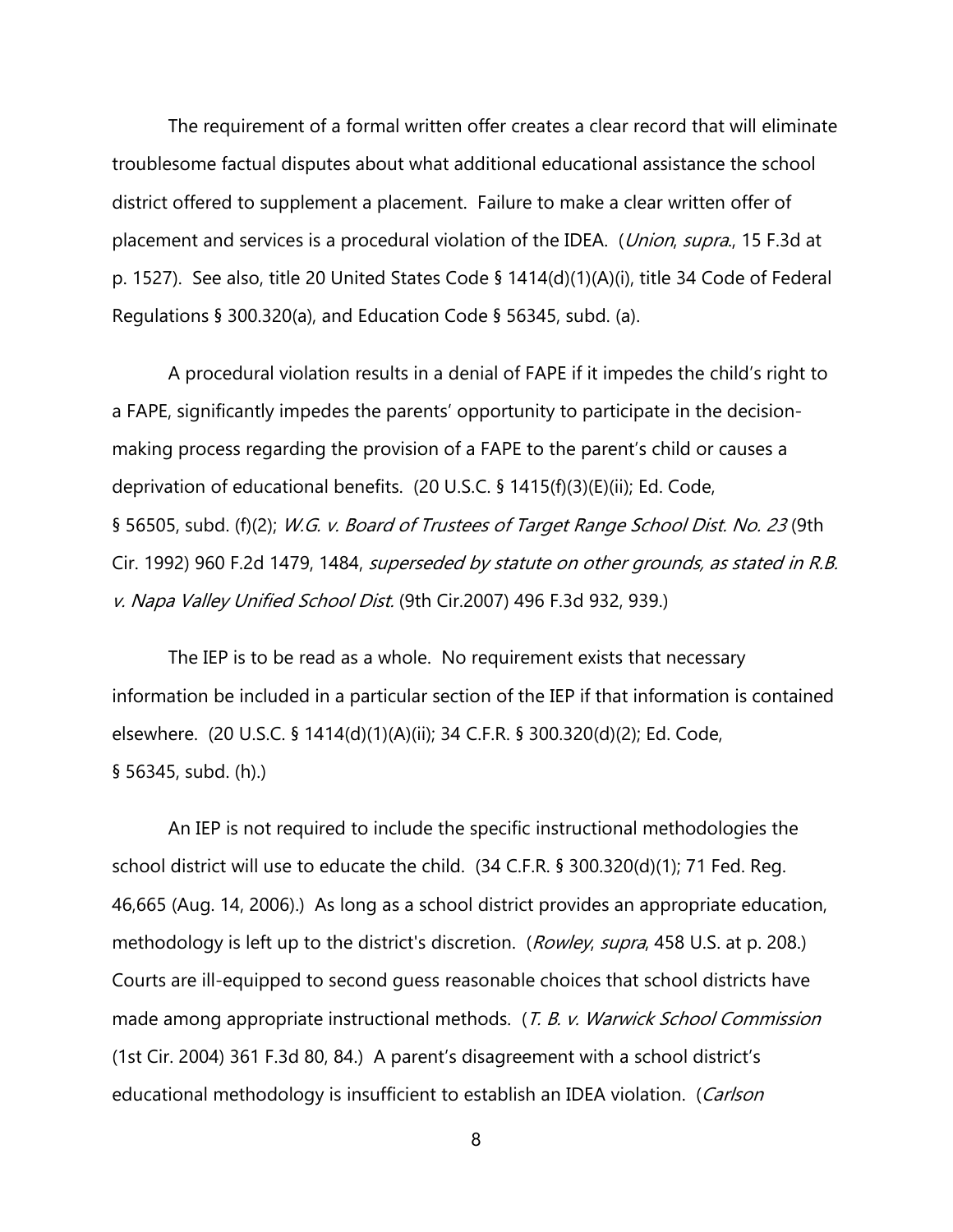v. San Diego Unified School Dist. (9th Cir. 2010, unpublished) 380 F. App'x 595; see also, Lachman v. Illinois State Bd. of Educ. (7th Cir. 1988) 852 F.2d 290, cert. denied at 488 U.S. 925 [holding that parents do not have a right to compel a school district to provide a specific program or employ a specific methodology in providing for the education of a student with a disability].) School districts may contract with another public agency to provide special education or related services. (Ed. Code, § 56369.)

Los Angeles offered Student 20 minutes of audiology services to be provided between one and five times per month. Los Angeles offered Student 30 minutes of language and speech services to be provided between one and 10 times per week. Parents did not understand from the IEP offer how frequently Los Angeles would deliver either of the services. Parents did not know if Student would receive one session of audiology services per month for 20 minutes, five sessions per month for four minutes each, or some other combination of sessions and minutes.

Parents were equally confused about the speech and language services. Los Angeles did not clarify anywhere in the IEP document how many sessions it would provide for either service. Parents were unable to decide if they agreed with the proposed services without knowing how Los Angeles would provide the services.

Los Angeles did not clearly define the audiology services. When reviewing the IEP during the hearing, Nelson-Robinson did not know how the services would be provided. Nelson-Robinson understood that the audiology services could be provided one time for 20 minutes per month or split into multiple sessions. Caprine would have provided the audiology services to Student. Caprine understood the frequency of one to five times per month to mean generally the services would be once a month for a total of 20 minutes, but the offer as written allowed for flexibility if Student was absent or had an additional need.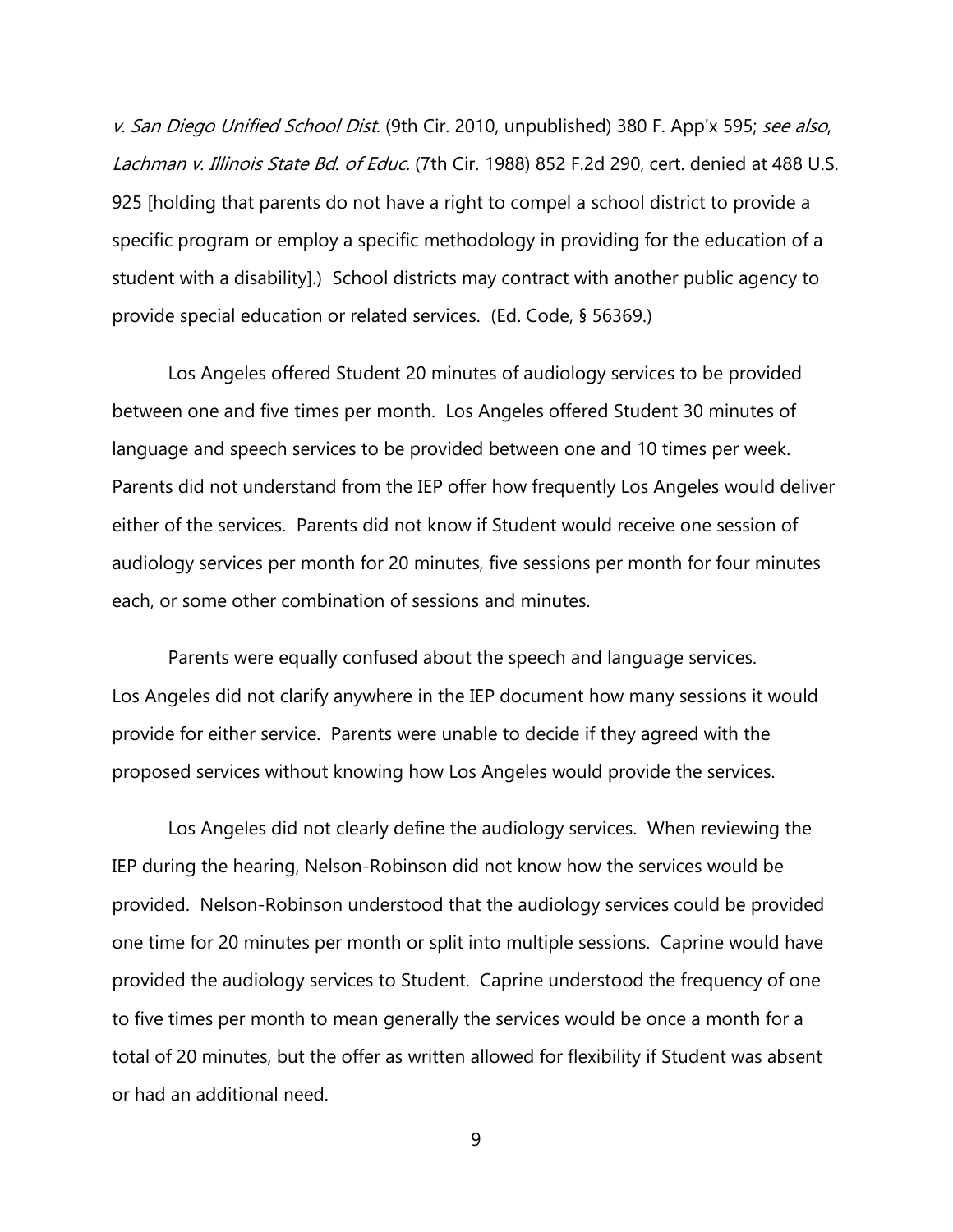Los Angeles also did not clearly define the speech and language services. Nelson-Robinson understood that the speech and language services could be provided one time for 30 minutes per week or split into multiple sessions. Rubinstein understood that she could provide the speech and language services as she saw fit, either once a week for 30 minutes or multiple times a week for varying amounts of time that added up to 30 minutes total. Rubinstein opined that at Student's age, flexibility in the delivery of speech therapy sessions was important, particularly if Student did not want to participate in the session. Unlike Caprine, Rubinstein would not have used that flexibility if Student was absent during the regularly scheduled speech and language session to make the session up later in the week. Rubinstein's explanation of how the services would be delivered was confusing.

Los Angeles also argued that the frequency that the services would be provided is a methodology and therefore up to the service provider's discretion. The argument was not persuasive. While Los Angeles was not required to include every detail or specific methodology of how the services would be implemented, Los Angeles was required to make clear the frequency and duration of the services. Offering speech and language services once a week for 30 minutes is very different than offering 10 weekly sessions of three minutes each. The way the services were written in the IEP offer allowed Los Angeles to freely implement the service in multiple different ways. Parents were left without vital information they needed to decide if they agreed with the services offered.

Los Angeles's offer of audiology services and speech and language services was not clear. Los Angeles argued that Parents would know when the services were provided because they would receive service logs with the frequency and duration of all services. Providing service logs after the fact does not negate Los Angeles's obligation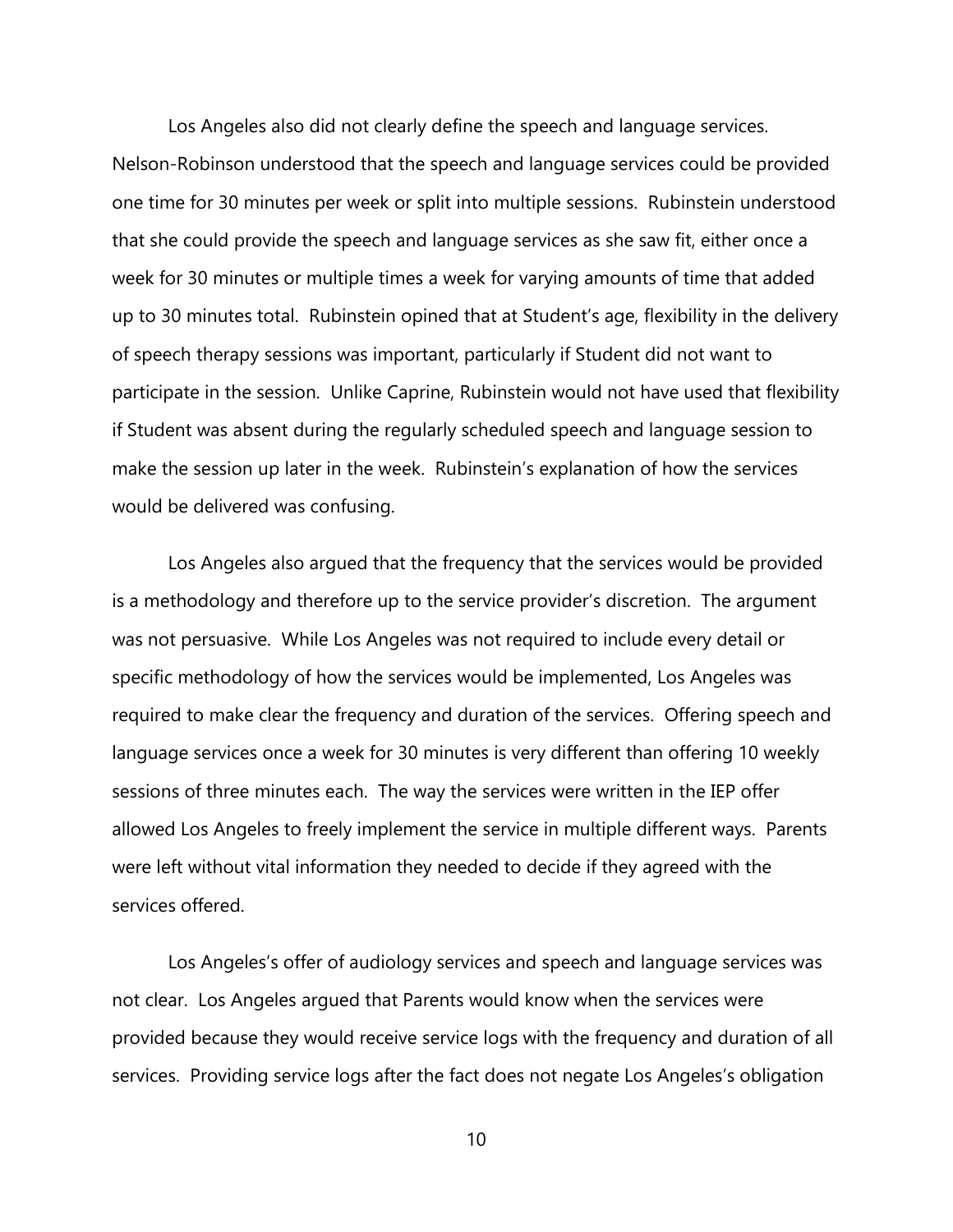to provide Parents with a clear written offer within the IEP. Neither Parents, nor Los Angeles's staff, knew how the services would be provided when reading the IEP as a whole. Student proved Los Angeles's offer of audiology services and speech and language services was not clearly written. (*Union, supra.*, 15 F.3d at p. 1527)

# SUB-ISSUES C, F, G, H, AND I, LENGTH OF PROGRAM, CONTINUUM OF OPTIONS, INAPPROPRIATE CLASSROOM PLACEMENT, LEAST RESTRICTIVE ENVIRONMENT

Student contends the program Los Angeles offered was not appropriate because it was a half day program and Student required a full day program. Student also contends Los Angeles did not consider the full continuum of appropriate placement options. Student further contends the placement was not appropriate because it did not offer an appropriate classroom with adequate peer language modelling for Student to make meaningful progress and was not the least restrictive environment. Finally, Student contends she would have regressed in her speech and language abilities in a program with only deaf and hard of hearing students.

Los Angeles contends the program it offered was reasonably calculated to allow Student to make educational progress. Los Angeles further contends the IEP team discussed the full continuum of placement options and the program it offered was the least restrictive environment.

School districts are required to provide each special education student a program in the least restrictive environment. To provide the least restrictive environment, school districts must ensure, to the maximum extent appropriate:

• that children with disabilities are educated with non-disabled peers; and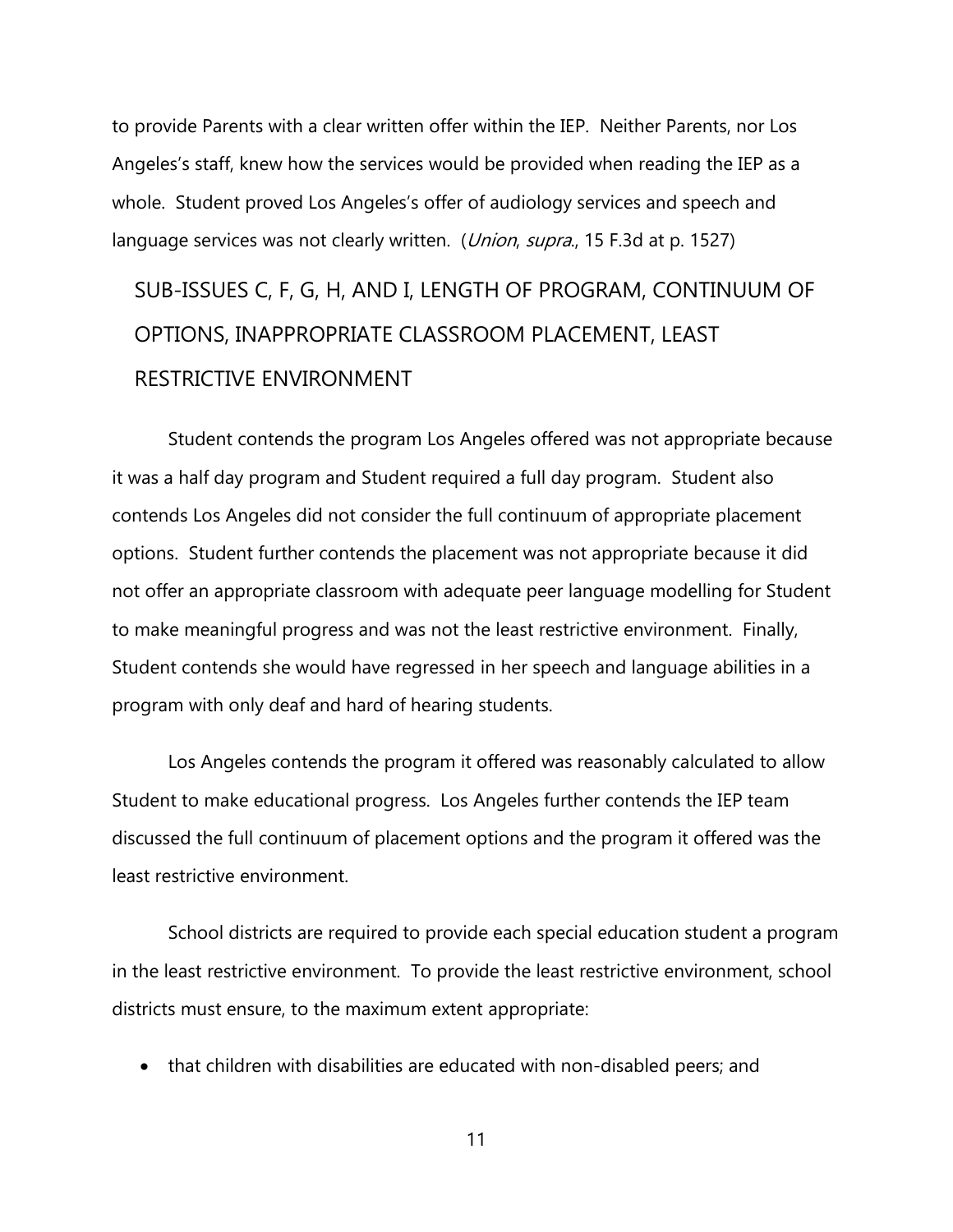• that special classes or separate schooling occur only if the nature or severity of the disability is such that education in regular classes with the use of supplementary aids and services cannot be achieved satisfactorily.

(20 U.S.C. § 1412(a)(5)(A); 34 C.F.R. 300.114 (a)(2006); Ed. Code, § 56031.)

In determining the educational placement of a child with a disability a school district must ensure that:

- the placement decision is made by a group of persons, including the parents, and other persons knowledgeable about the child, the meaning of the evaluation data, and the placement options, and takes into account the requirement that children be educated in the least restrictive environment;
- placement is determined annually, is based on the child's IEP and is as close as possible to the child's home;
- unless the IEP specifies otherwise, the child attends the school that he or she would if non-disabled;
- in selecting the least restrictive environment, consideration is given to any potential harmful effect on the child or on the quality of services that he or she needs; and
- a child with a disability is not removed from education in age-appropriate regular classrooms solely because of needed modifications in the general education curriculum.

(34 C.F.R. § 300.116).

To determine whether a special education student could be satisfactorily educated in a regular education environment, the Ninth Circuit Court of Appeals has balanced the following factors: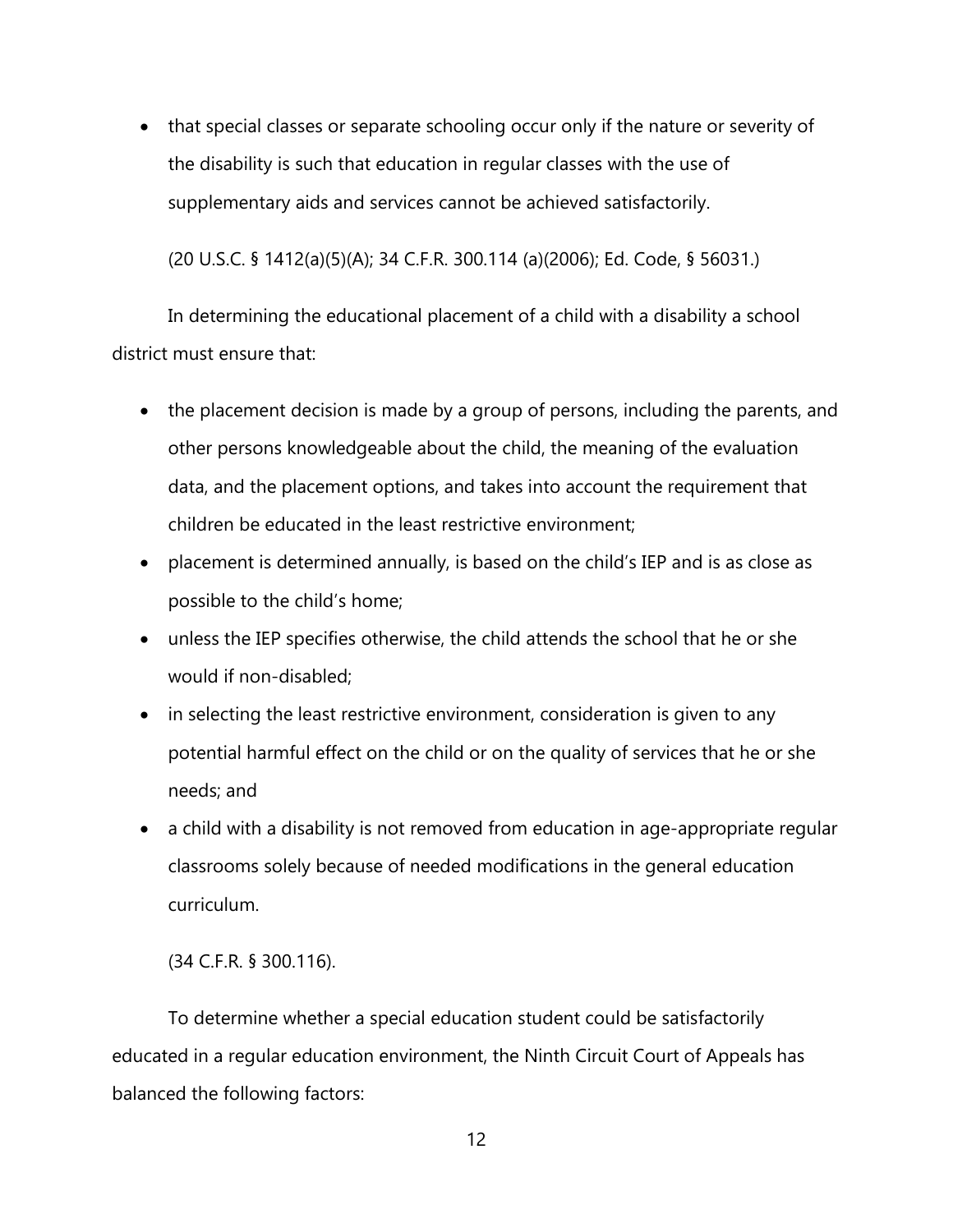- "the educational benefits of placement full-time in a regular class";
- "the non-academic benefits of such placement";
- "the effect [the student] had on the teacher and children in the regular class"; and
- "the costs of mainstreaming [the student]."

(Sacramento City Unified School Dist. v. Rachel H. (9th Cir. 1994) 14 F.3d 1398, 1404 [adopting factors identified in *Daniel R.R. v. State Board of Ed.* (5th Cir. 1989) 874 F.2d 1036, 1048-1050 (Daniel R.R.)].

If a school district determines that a child cannot be educated in a general education environment, then the least restrictive environment analysis requires determining whether the child has been mainstreamed to the maximum extent that is appropriate in light of the continuum of program options. (Daniel R.R., supra, 874 F.2d at p. 1050.) The continuum of program options includes, but is not limited to:

- regular education; resource specialist programs;
- designated instruction and services; special classes;
- nonpublic, nonsectarian schools;
- state special schools;
- specially designed instruction in settings other than classrooms;
- itinerant instruction in settings other than classrooms;
- and instruction using telecommunication instruction in the home or instructions in hospitals or institutions.

(Ed. Code, § 56361.)

Federal and State law require that, in developing an IEP, the team must consider both general and special factors. (20 U.S.C. § 1414(d)(3); 34 C.F.R.§ 300.324(a)(2006); Ed.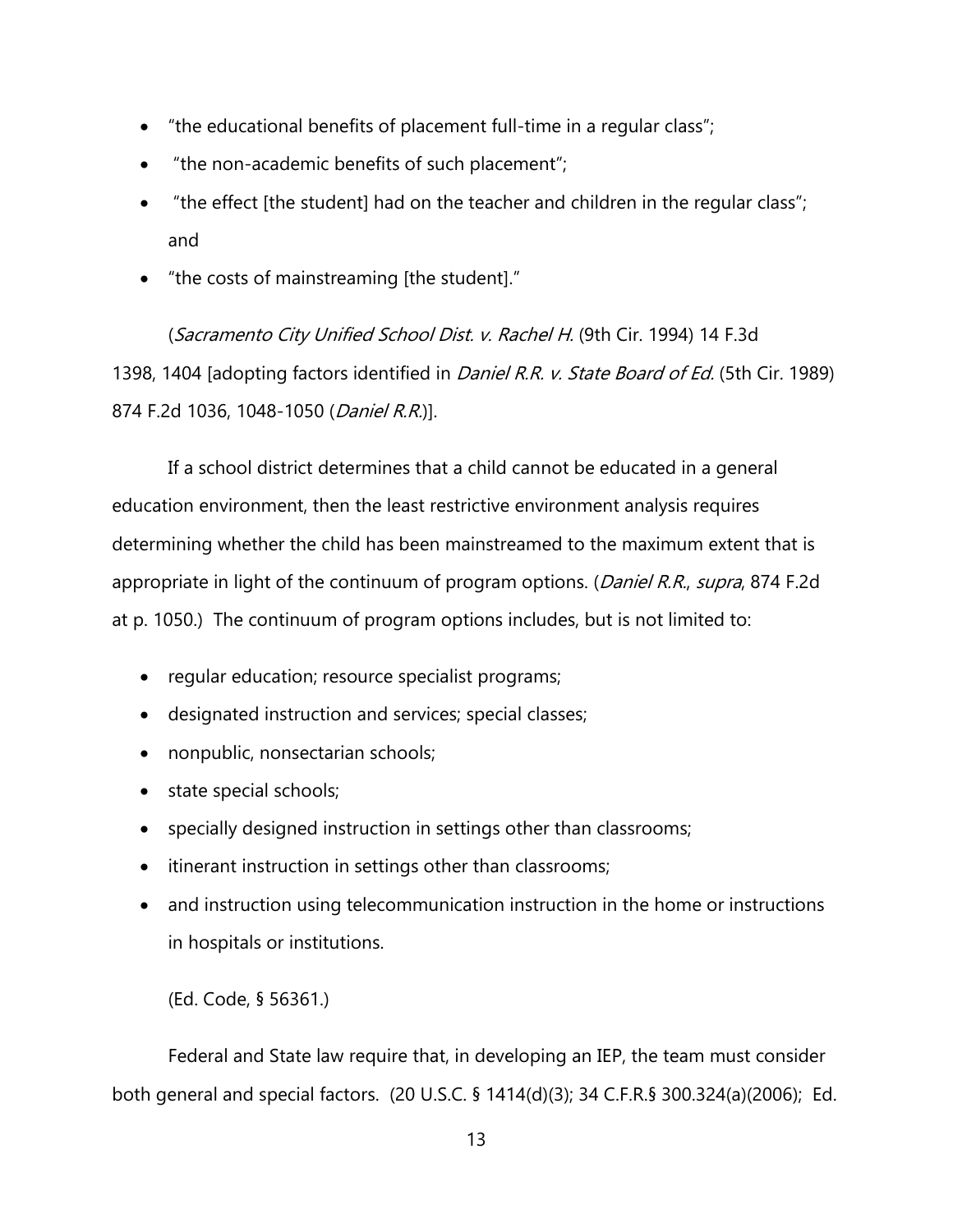Code, § 56441.1.) The general and special factors are stated in broad terms, and do not include the requirement to consider a specific service, program option or parental request.

For a pupil who is deaf or hard-of-hearing, the special factors include a consideration of "the child's language and communication needs, opportunities for direct communications with peers and professional personnel in the child's language and communication mode, academic level, and full range of needs, including opportunities for direct instruction in the child's language and communication mode." (20 U.S.C. § 1414(d)(B)(iv); see also 34 C.F.R. § 300.324(a)(2)(iv)(2006); Ed. Code, § 56341.1, subd. (b)(4).) In addition, the special factors include a consideration of whether the child needs assistive technology devices and services. (20 U.S.C. § 1414(d)(3)(B)(v); 34 C.F.R. § 300.324(a)(2)(v)(2006); Ed. Code, § 56341.1, subd. (b)(5).)

California law has an extra set of special factors that an IEP must consider in developing the IEP for a pupil who is deaf or hard-of-hearing. (Ed. Code, § 56345, subd. (d).) State procedures that more stringently protect the rights of disabled pupils and their parents are consistent with the purposes of the IDEA, and are enforceable. (Union School Dist. v. Smith (9th Cir. 1994) 15 F.3d 1519, 1527.) Education Code § 56345, subd. (d), provides, in part: "Consistent with Section 56000.5 and Section 1414(d)(B)(iv) of Title 20 of the United State Code, it is the intent of the Legislature that, in making a determination of services that constitute an appropriate education to meet the unique needs of a deaf or hard-of-hearing pupil in the least restrictive environment, the individualized education program team shall consider the related service and program options that provide pupil with an equal opportunity for communication access."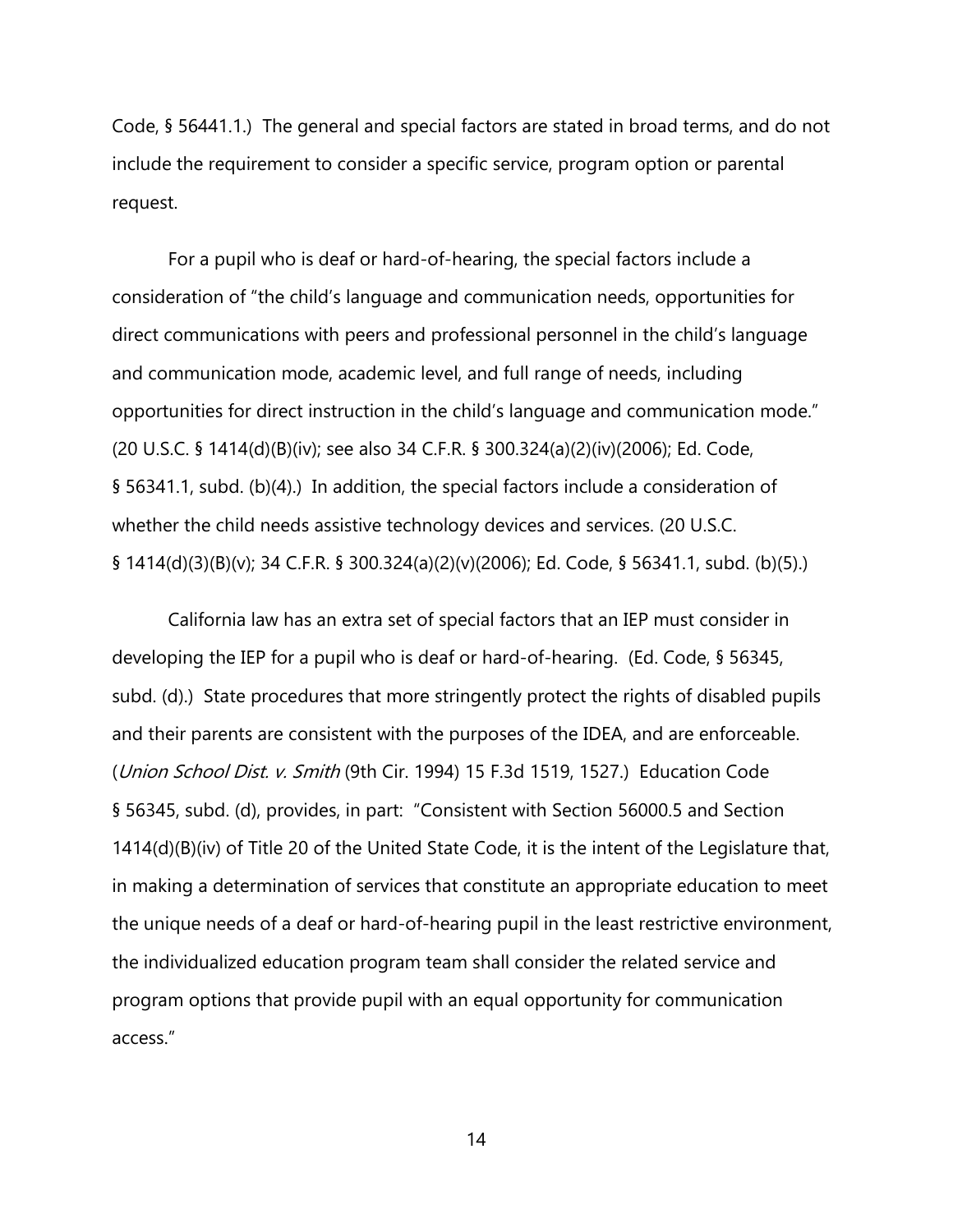The Saticoy program was a special day class with only deaf and hard of hearing students. The program was four and a half hours a day five days a week, for a total of 22 and a half hours a week. The program consisted of circle time, activity centers, lunch, and recess. Students did not take a nap during the Saticoy program. There was another preschool program at Saticoy Elementary School with typically developing peers, however, most of those students were English language learners. The two preschool programs occasionally had joint activities, such as holiday celebrations, and shared the same playground for recess. During the academic portion of the program Student would not have had have access to general education peers. Student could have attended the Saticoy program when she turned three years old on January 21, 2020. Parents toured the Saticoy program before the December 2019 IEP team meeting, but Student never attended the program.

Parents privately placed Student at the John Tracy Center on a half-day trial basis in October 2019. Student began attending John Tracy Center as a fulltime student in February 2020. The John Tracy Center is a certified nonpublic preschool for deaf and hard of hearing students. The John Tracy Center program was a blended program with both deaf and hard of hearing students and typical hearing students in the same classroom. The program consisted of six and a half hours a day four days a week and a half day on Fridays, for a total of approximately 29 hours a week. Students in the program napped or otherwise quietly rested for about 75 minutes per day, except on Fridays.

Student did not prove there was any significant difference in the length of academic time between the John Tracy Center and the Saticoy program. Although the John Tracy Center program lasted two hours more than Saticoy's program four days a week, students in the John Tracy Center program napped for 75 minutes a day. The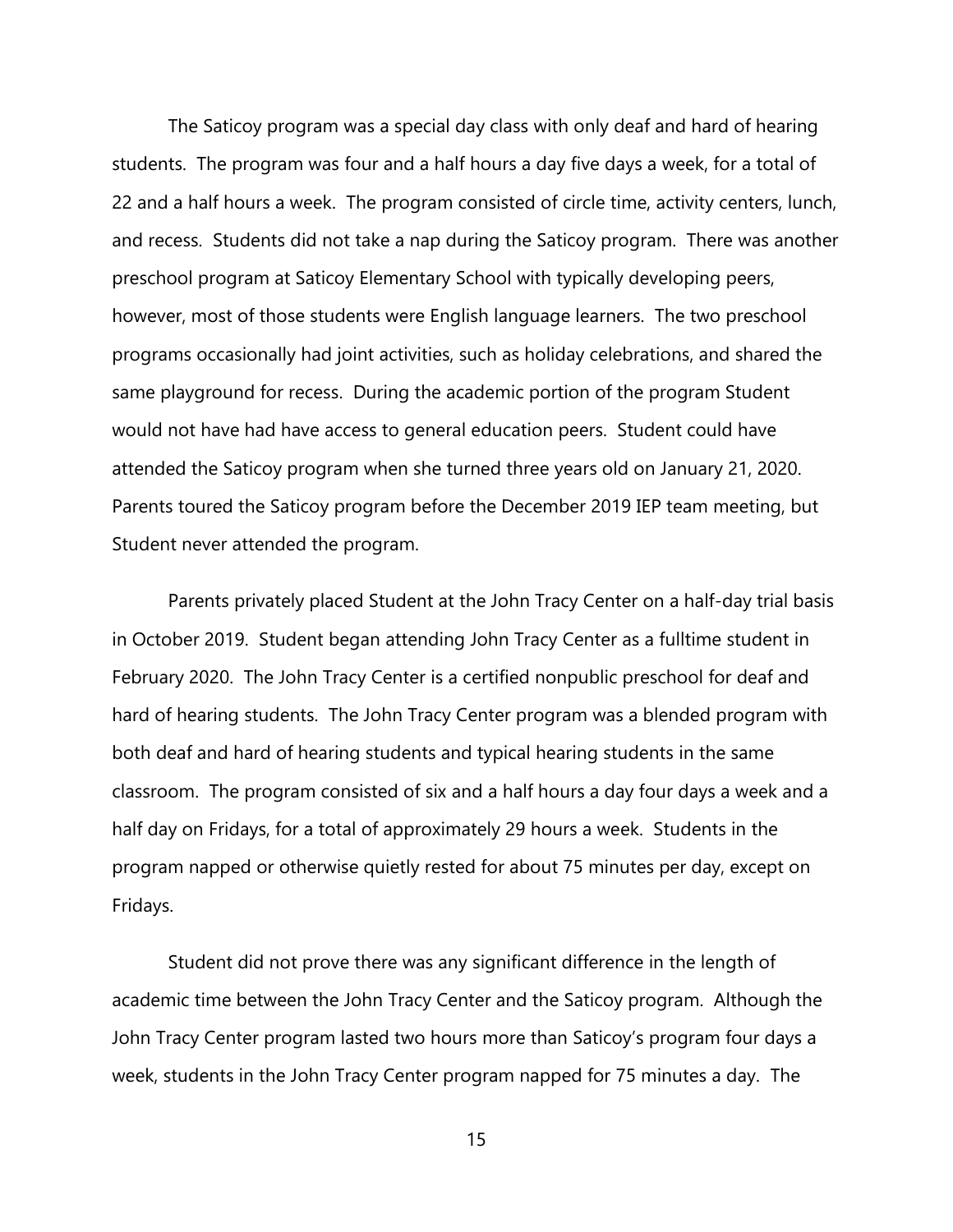John Tracy Center program lasted only half day on Fridays. The difference in duration of instructional time between the two programs was minimal, approximately one and a half hours a week. Bridgette Klaus, the chief program officer for the John Tracy Center, explained the program Student attended. Klaus was not able to offer any significant difference in the academic time between the two programs. Student did not prove that Los Angeles denied her a FAPE in offering the half day Saticoy program.

Los Angeles conducted an initial special education assessment for Student on November 12, 2019, in the areas of general ability and cognitive functioning, academic performance and school readiness, communication, motor abilities, social emotional status, and self-help and adaptive behavior. Student was not quite three years old and had her cochlear implants activated for less than one year at the time of the initial assessments. Sperling interviewed Mother while the assessors worked with Student and Father. Sperling asked Mother questions about Student's abilities, developmental milestones, and Parent concerns. Sperling recalled asking Mother if Student attended a daycare or preschool program, however, Mother did not recall that question. Mother discussed the John Tracy Center with Levin during the auditory verbal therapy sessions but did not discuss the John Tracy Center with Sperling.

After reviewing the initial psychoeducational assessment report, present levels of performance, and proposed goals, the December 2019 IEP team discussed programs and services for Student. Los Angeles based its placement recommendations on the assessment results. In addition to the Saticoy program, the IEP team discussed a total communication program which the team agreed would not be a good fit for Student. The total communication program utilized sign language and Student's preferred mode of communication was spoken language. The IEP team also discussed providing speech and language, audiology, and auditory verbal therapy services at Student's home school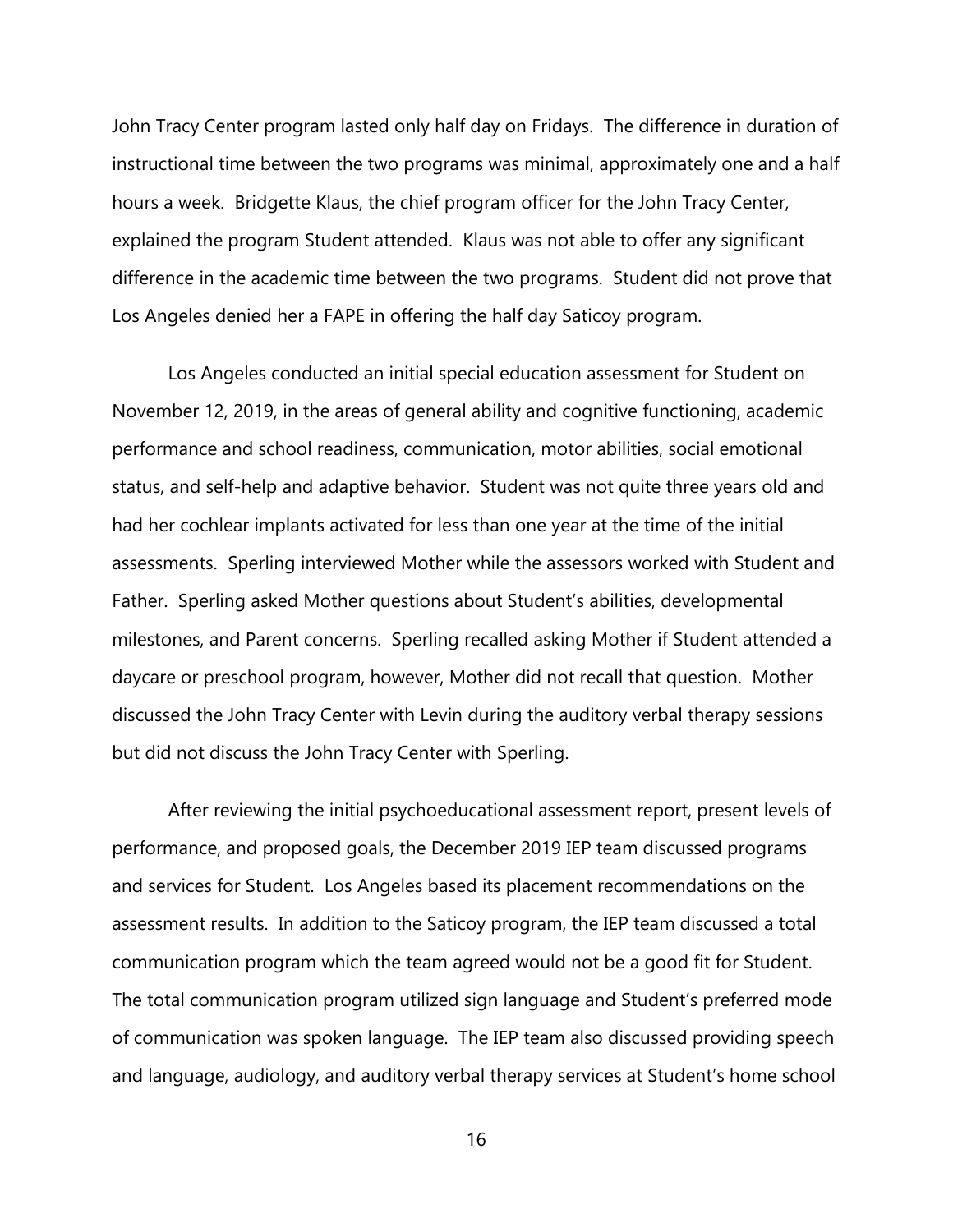without a preschool component. The team did not discuss a general education program or a blended program with both typical hearing peers and deaf and hard of hearing peers. The team also did not discuss nonpublic school options.

Los Angeles argued Parents never informed it that Student was attending the John Tracy Center. While the IEP team may have had a different conversation during the IEP team meeting if Parents brought up the John Tracy Center, that does not relieve Los Angeles of its obligation to discuss the full continuum of placement options or to place Student in the least restrictive environment.

The parties did not dispute that a regular education classroom without supports and services was not appropriate for Student. Although Student had average cognitive abilities, motor function, social emotional functioning, and self-help skills, she was new to the hearing world and still learning how to communicate with her newfound ability to hear. None of Los Angeles's witnesses, Parents, or Student's own experts, opined that a general education preschool class would be appropriate for Student.

Los Angeles had a duty to explore all placement options so Student could be mainstreamed to the maximum extent that was appropriate. (Daniel R.R., supra, 874) F.2d at p. 1050.) Los Angeles offered only one option for Student, the Saticoy program. Los Angeles never discussed during the IEP meeting the benefit to Student of being educated around general education peers or discuss any academic mainstreaming opportunities for Student. Los Angeles had an additional obligation to consider the continuum of related service and program options that would provide her with an equal opportunity for communication access because Student was deaf, including education time with typical hearing students.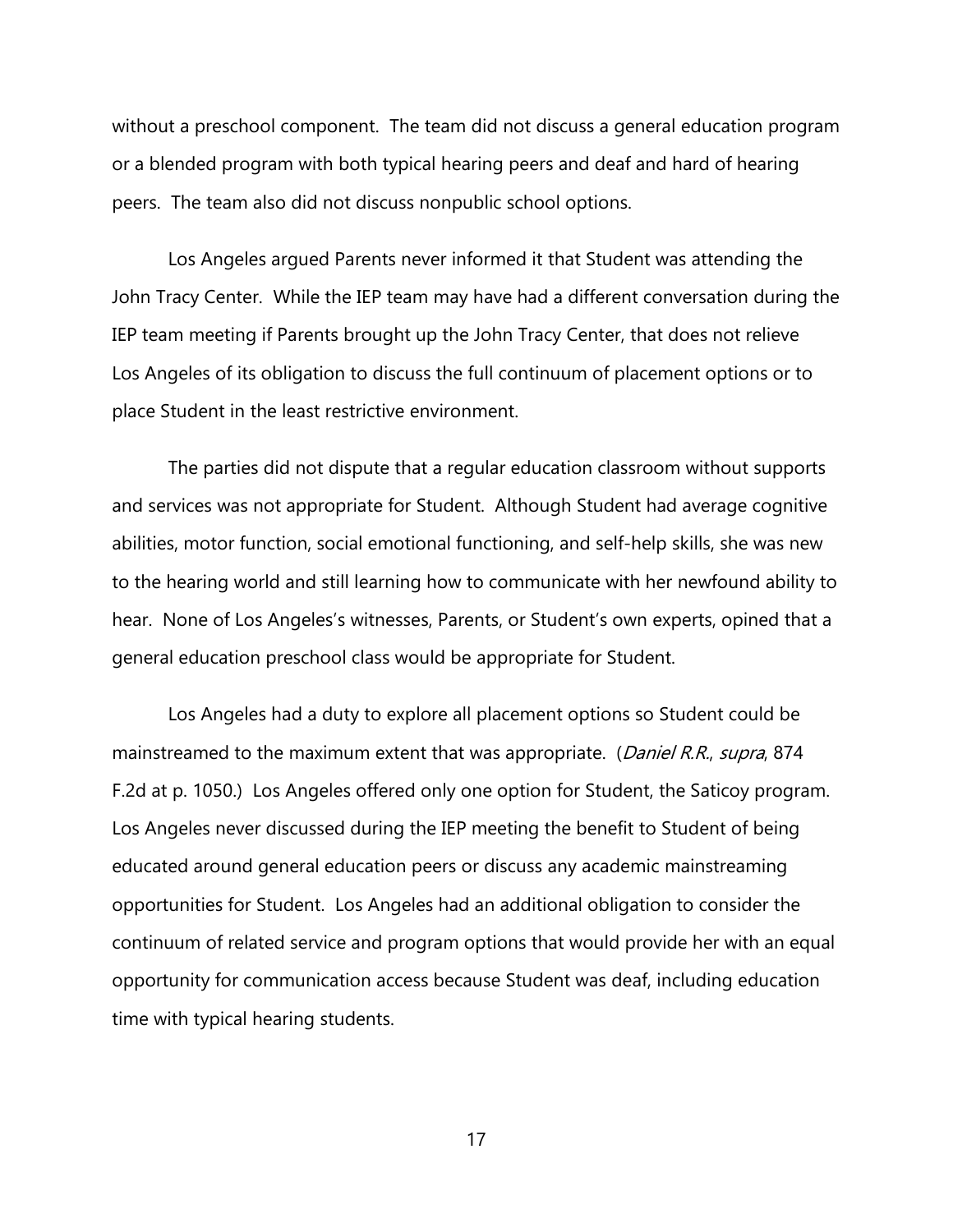Klaus explained the benefits to preschool students having access to both deaf and hard of hearing students as well as typical hearing students. Klaus had a master's degree in education with a deaf and hard of hearing credential. Klaus was also a certified auditory verbal therapist, had an education specialist credential, and had 20 years of experience working with deaf and hard of hearing students. Klaus was qualified to opine on what would be an appropriate program for Student.

Klaus explained how important it was for deaf students to have access to typical hearing peers. Klaus taught a preschool class at John Tracy Center before they had a blended program with both deaf and hard of hearing students and typical hearing students. Before the John Tracy Center had a blended program, deaf and hard of hearing students attended a community preschool program in addition to the John Tracy Center to facilitate communication opportunities with typical hearing peers. In 2010, the John Tracy Center changed its program to its current model to include typical hearing peers in its deaf and hard of hearing preschool classes to facilitate peer communication. Alyssa Soto, the Saticoy program teacher agreed that mainstreaming opportunities are beneficial to language growth for deaf and hard of hearing students.

Los Angeles did not consider or offer any meaningful mainstreaming opportunities for Student. The program at Saticoy was comprised of solely deaf and hard of hearing students and Student was not offered any academic mainstreaming opportunities. The only interaction Student would have with typical hearing peers was at an occasional holiday celebration and unstructured recess time. Recess was on the playground at Saticoy and not in an acoustically sensitive environment to allow her equal opportunity for communication access.

Parents were also concerned that Student would regress in her communication abilities if she attended the Saticoy program. Student made consistent progress in her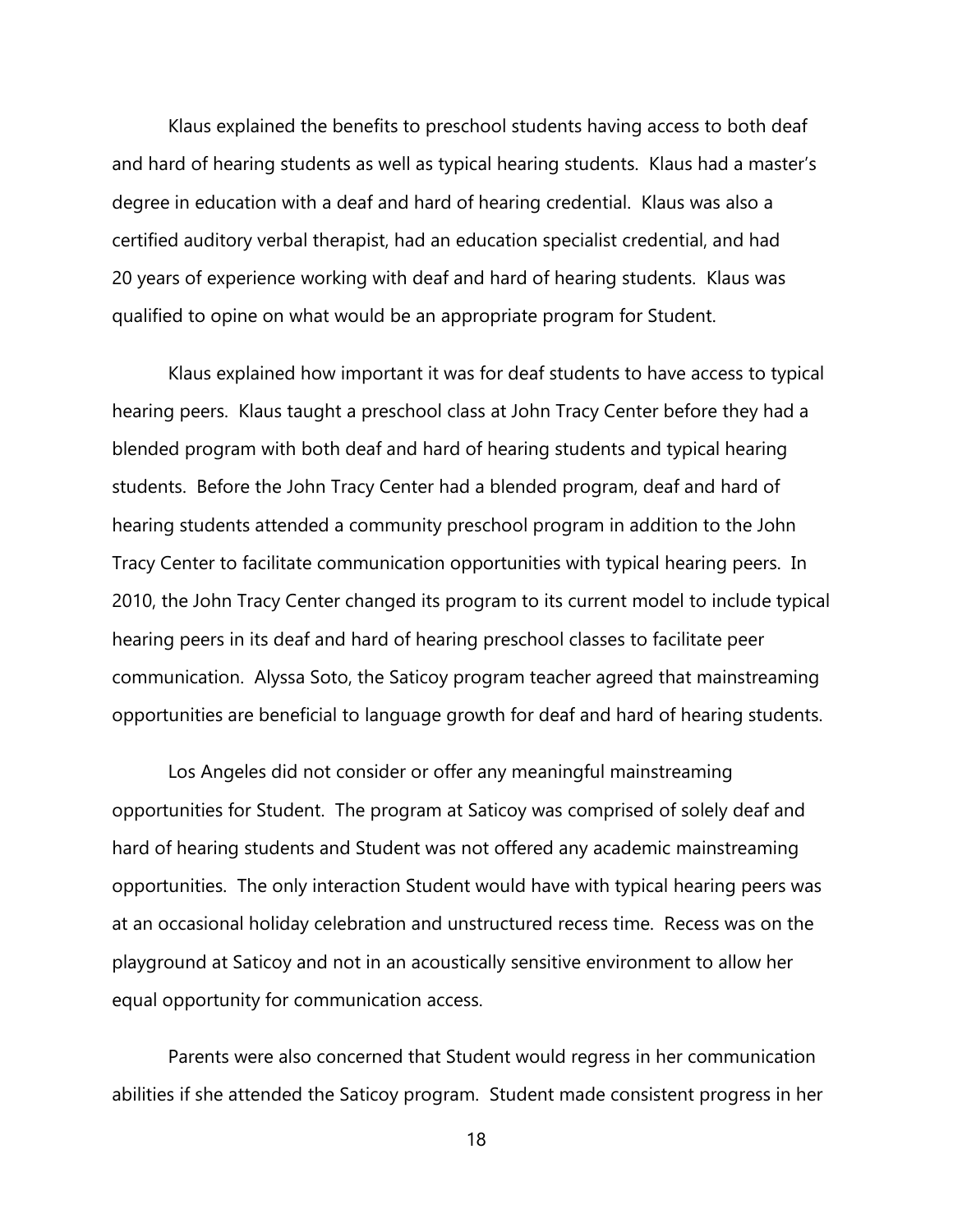speech and language and communication abilities after having her cochlear implants activated in January 2019. Although Student did mimic some grunting sounds she heard another student make while attending a community program, Student's mimicking only lasted for a day and she did not regress in any of her communication skills.

In summary, Los Angeles did not deny Student a FAPE by failing to offer more than a program for 22 hours a week. Los Angeles denied Student a FAPE because it did not consider the full continuum of appropriate placement options for Student or place her in the least restrictive environment with mainstreaming opportunities. Additionally, without mainstreaming opportunities with typical hearing peers, Los Angeles denied Student a FAPE because it did not offer an appropriate classroom with adequate peer language modelling for Student to make meaningful progress. Student did not, however, prove that Los Angeles denied her a FAPE by offering the Saticoy program because she would have regressed in her speech and language abilities if she attended the Saticoy program.

### SUB-ISSUES D, AND E, SERVICES

Student contends Los Angeles failed to offer appropriate services for Student. Student contends she required more individual speech and language services and auditory verbal therapy than what Los Angeles offered. Student also contends the offer was not specific because the speech and language services were not specified as individual or group services and she required individual speech and language services. Los Angeles contends the speech and language services and auditory verbal therapy it offered was based on its assessors' recommendations and was appropriate.

An IEP is a written statement for each child with a disability that should include: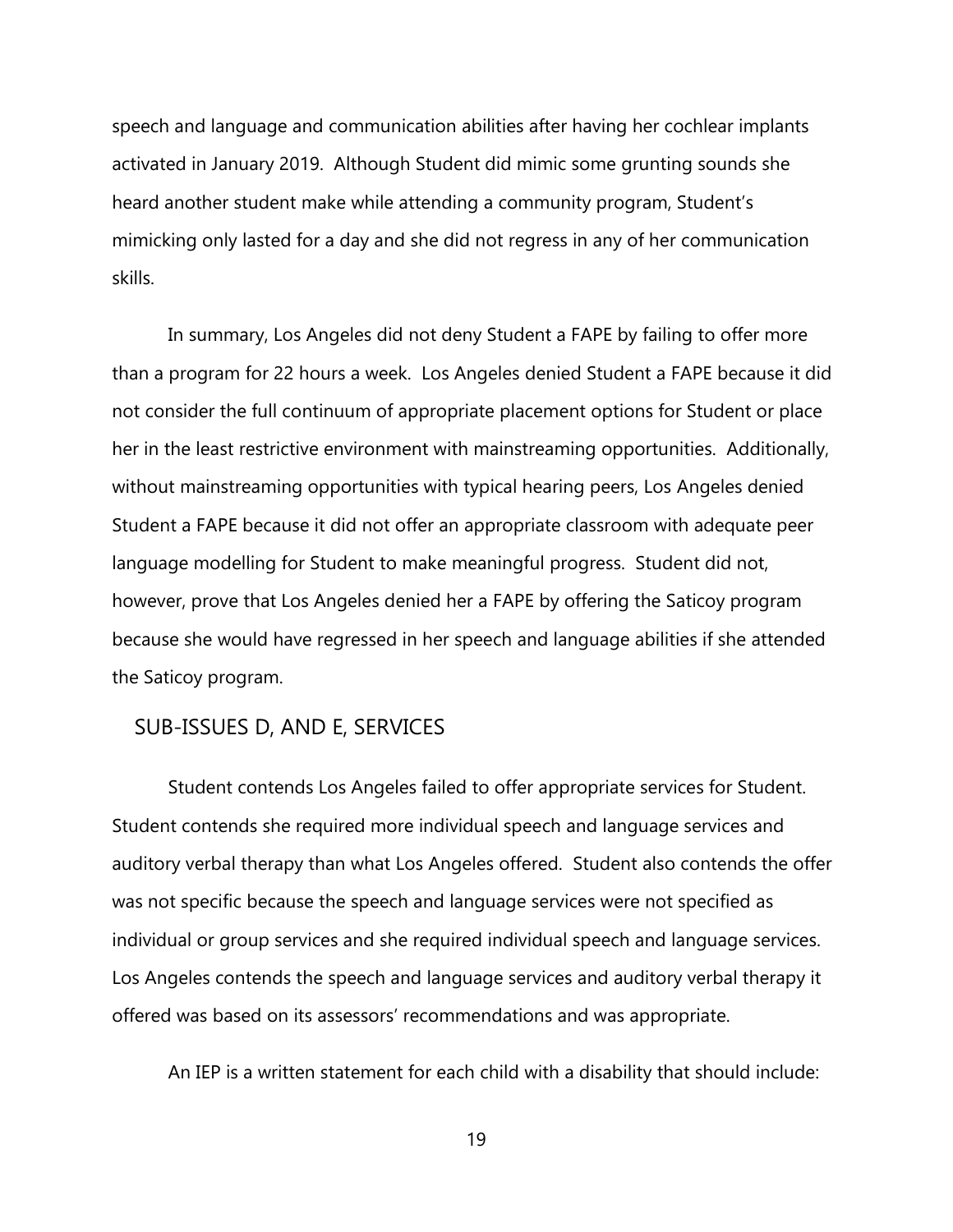- the child's present levels of academic achievement and functional performance;
- a statement of measurable annual goals;
- a description of how the child's progress on the annual goals will be measured;
- a statement of special education and related services;
- any program modifications or supports necessary to allow the child to make progress;
- an explanation of the extent to which the child will not be educated with nondisabled children in general education classes; and
- the frequency, location, and duration of the services.

### (20 U.S.C. § 1414(d)(1)(A); Ed. Code, § 56345, subd (a.).)

The IEP must show a direct relationship between the present levels of performance, the goals, and the specific educational services to be provided. (Cal. Code Regs., tit. 5, § 3040, subd. (b).) An IEP must contain a statement of measurable academic and functional annual goals, designed to meet the child's needs related to a disability, to enable the child to be involved in and make progress in the general education curriculum. (20 U.S.C. § 1414(d)(1)(A)(i)(II); 34 C.F.R. § 300.320(a)(2)(i); Ed. Code, § 56345, subd. (a)(2).)

Los Angeles offered Student 30 minutes per week of speech and language as a direct and collaborative service. The IEP did not specify if the service was individual or group based, nor did it explain how the service was both direct and collaborative. Rubinstein assessed Student, drafted the speech and language goal, and recommended services. Rubinstein drafted one articulation goal for Student, however, during the hearing she opined that Student needed to focus on increasing her vocabulary instead of articulation.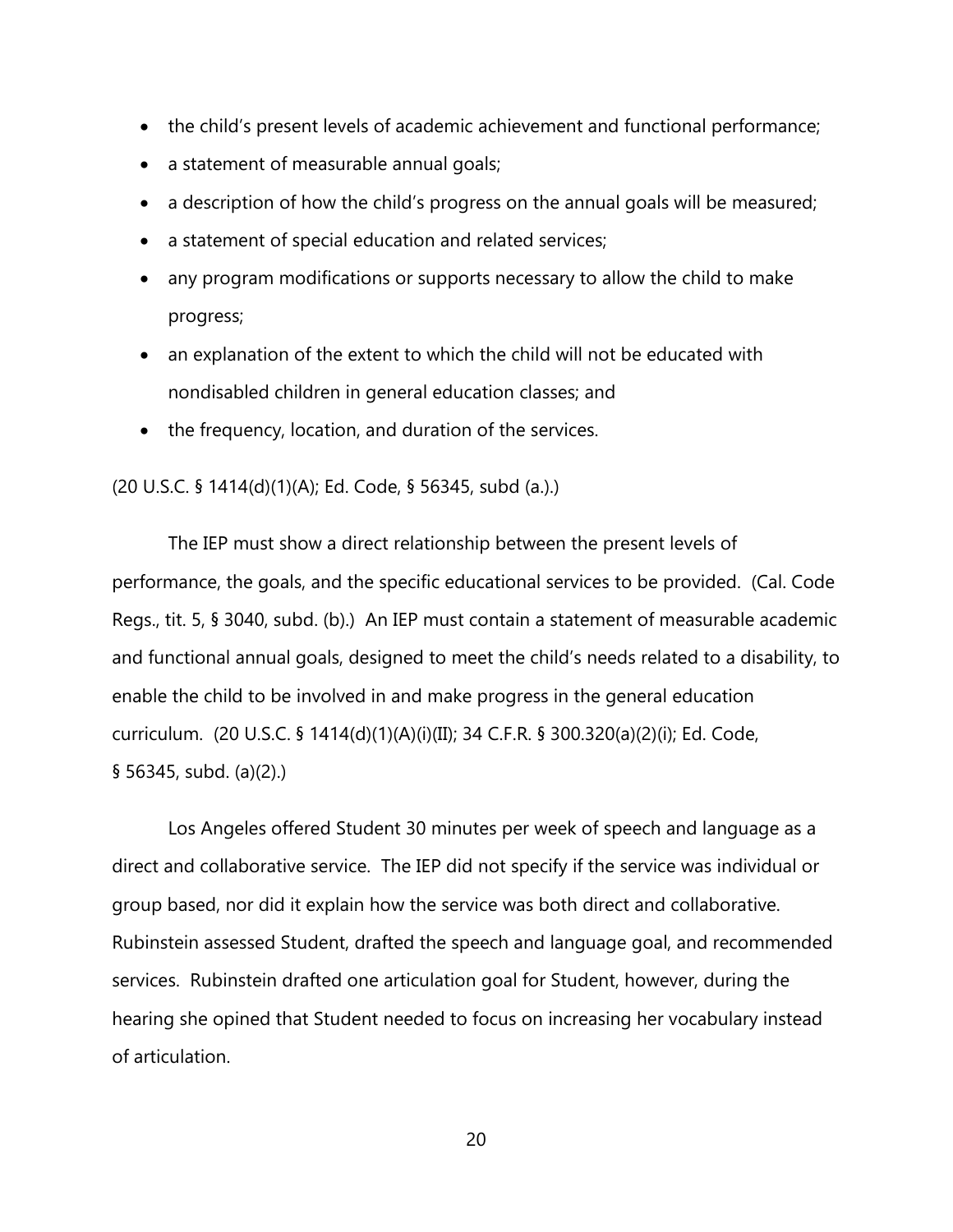Jennifer Reeder reviewed Rubinstein's assessment but did not assess Student herself. Reeder had a master's degree in speech language pathology, a California license in speech-language pathology and audiology, and a certificate of clinical competence from the American Speech-Language-Hearing Association. Reeder was qualified to offer an opinion regarding the amount, frequency, and duration of speech and language services Student required.

Reeder opined that Student needed two 30-minute sessions of individual speech and language therapy per week to address final consonant deletion. Reeder opined the sessions needed to be individual so Student could hear the presence and absence of the sound.

Reeder's opinion regarding the amount of therapy Student needed was not as persuasive as Rubinstein's. Reeder did not assess Student and had not worked with Student. Student only had one goal to address articulation. Reeder did not provide any persuasive testimony as to why 60 minutes per week was necessary. Student did not prove that 30 minutes per week was insufficient.

However, Reeder's testimony regarding the need for individual therapy was persuasive. Student's one speech and language goal was articulation. Reeder persuasively explained that for Student to work on articulation she needed to hear, learn, and use the articulation sounds she was working on with a therapist. Rubinstein did not clarify if the proposed speech and language services would be individual or group. Nor did Rubenstein provide any rational for Student's speech and language services to be in a group setting. Student proved that she required individual speech and language services, but she did not prove that she required more than 30 minutes per week of speech and language services. Los Angeles denied Student FAPE by failing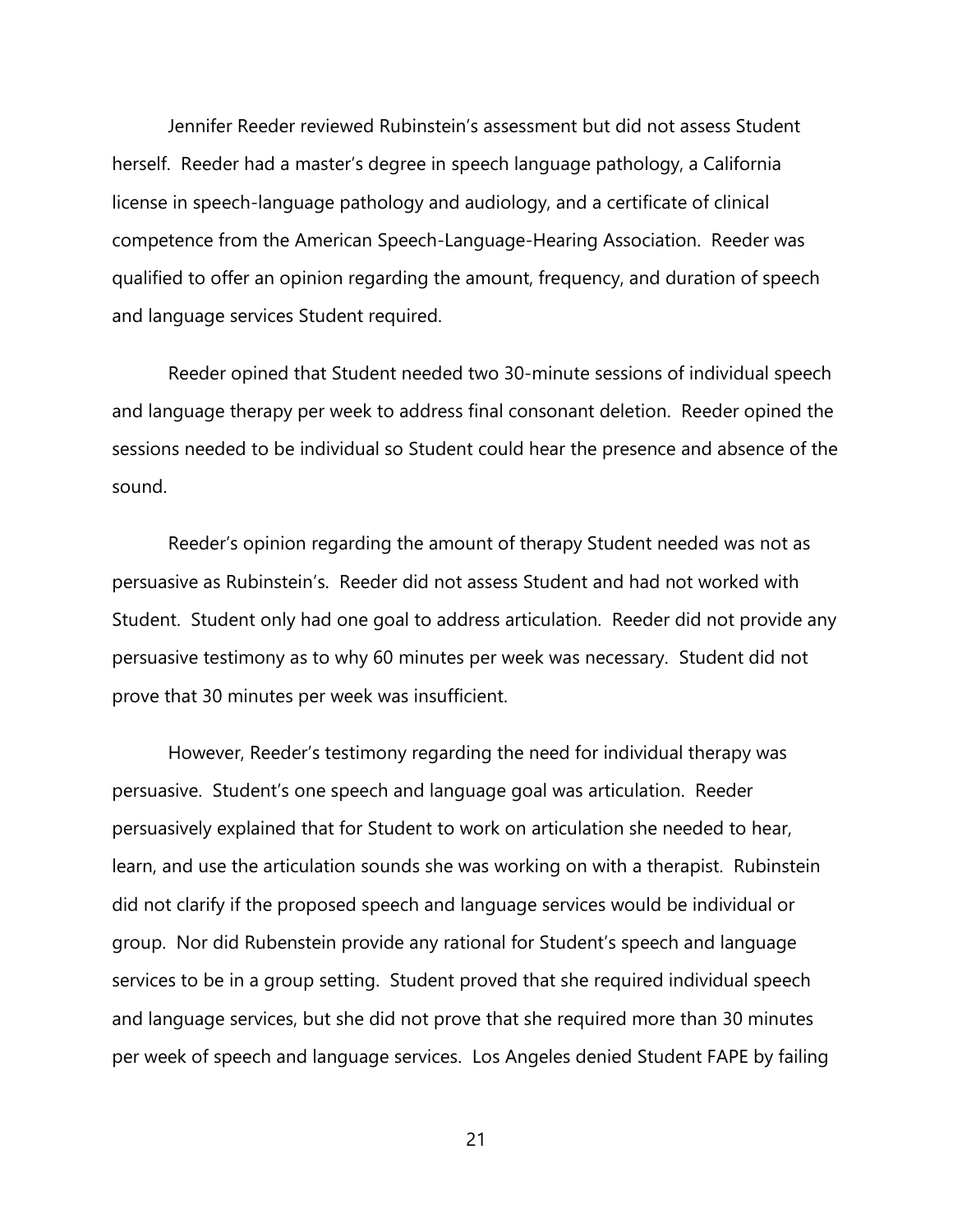to offer individual speech and language services. Los Angeles did not deny Student FAPE by offering 30 minutes a week of speech and language services.

Los Angeles offered Student 60 minutes per week of auditory verbal therapy. During the hearing Student argued she required two 60-minute sessions of auditory verbal therapy a week. However, in her closing brief Student clarified she was only seeking clarification that she was entitled to one 60-minute session of auditory verbal therapy in addition to placement at John Tracy Center. Student did not offer any credible evidence that she required more than 60 minutes per week of auditory verbal therapy, and she no longer contends she is entitled to more. Therefore, this decision will not address any increase to Los Angeles's offer of auditory verbal therapy.

### CONCLUSIONS AND PREVAILING PARTY

As required by California Education Code section 56507, subdivision (d), the hearing decision must indicate the extent to which each party has prevailed on each issue heard and decided.

Issue 1, Sub-Issue a: The December 10, 2019, IEP team did not predetermine Student's placement outside of the meeting based upon Los Angeles's policies and directives. Los Angeles prevailed on Issue 1, subsection a.

Issue 1, Sub-Issue b: The December 10, 2019, IEP offer was not clearly made because services were stated as being on a "frequency band" and therefore Parents were unable to understand how Student's services were to be implemented or monitored. Student prevailed on Issue 1, subsection b.

Issue 1, Sub-Issue c: The December 10, 2019, IEP offer was for a program of sufficient length. Los Angeles prevailed on Issue 1, subsection c.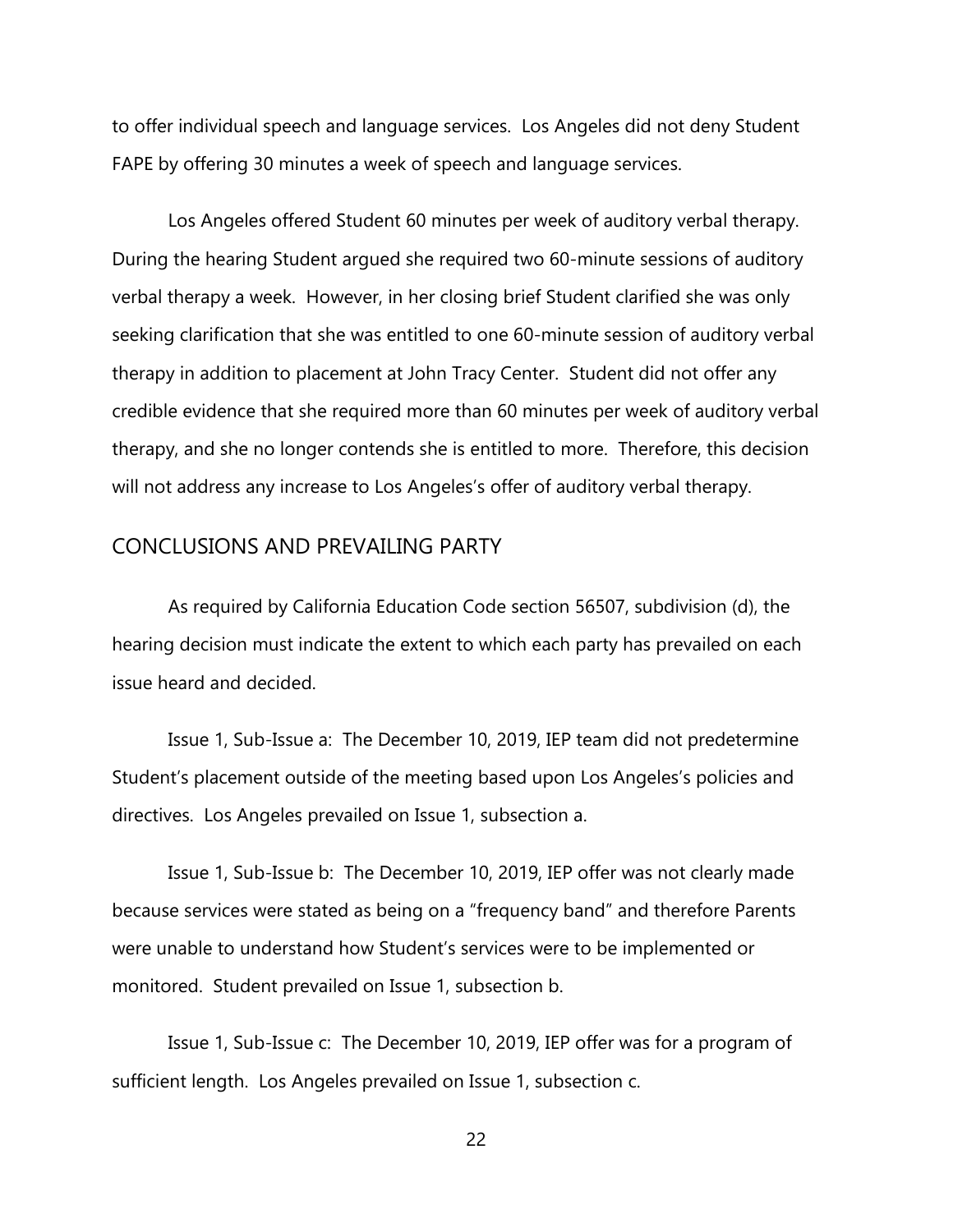Issue 1, Sub-Issue d: The December 10, 2019, IEP was partially appropriate to Student's needs however, it lacked specificity regarding individual speech and language services. Student partially prevailed on Issue 1, subsection d.

Issue 1, Sub-Issue e: The December 10, 2019, IEP offer was appropriate to Student's needs as to the amount of speech and language and auditory-verbal therapy. Los Angeles prevailed on Issue 1, subsection e.

Issue 1, Sub-Issue f: The December 10, 2019, IEP team failed to consider the full continuum of appropriate placement options. Student prevailed on Issue 1, subsection f.

Issue 1, Sub-Issue g: The December 10, 2019, IEP placement did not offer an appropriate classroom with adequate peer language modelling for Student to make meaningful progress. Student prevailed on Issue 1, subsection g.

Issue 1, Sub-Issue h: The December 10, 2019, IEP team did not offer Student a program in the least restrictive environment. Student prevailed on Issue 1, subsection h.

Issue 1, Sub-Issue i: The December 10, 2019, IEP placement would not have caused Student to regress in her speech and language abilities. Los Angeles prevailed on Issue 1, subsection i.

#### REMEDIES

Student prevailed on Issue 1, Sub-Issue b, and partially prevailed on Sub-Issue d, proving that Los Angeles denied Student a FAPE by not making a clear offer as to service duration and frequency and by not specifying the speech and language services would be individual. Student also prevailed on Issue 1, Sub-Issues f, g, and h, that Los Angeles denied Student a FAPE by failing to place her in an appropriate program.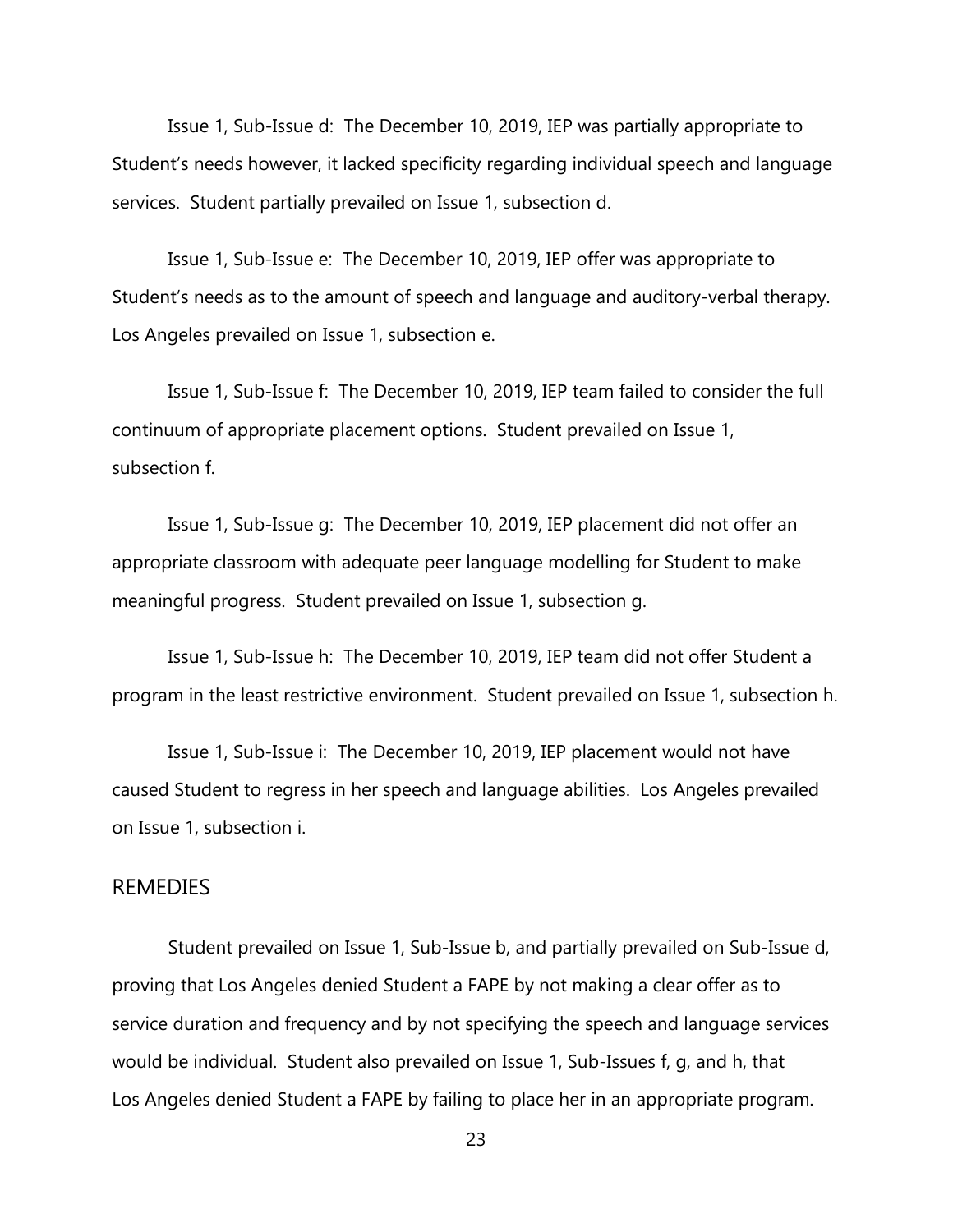As a remedy, Student requested publicly funded placement at the John Tracy Center for the 2020-2021 school year with an hour a week of individual speech and language therapy and one hour a week of auditory verbal therapy, and reimbursement for the amount Parents paid to the John Tracy Center from the time Student turned three until June 2020.

Administrative Law Judges have broad latitude to fashion equitable remedies appropriate for the denial of a FAPE. (School Committee of Burlington, Mass. v. Dept. of Education (1985) 471 U.S. 359, 370 (Burlington); Student W. v. Puyallup School Dist., No.  $3$  (9th Cir. 1994) 31 F.3d 1489, 1496 (*Puyallup*).) The broad authority to grant relief extends to the administrative law judges and hearing officers who preside at administrative special education due process proceedings. (Forest Grove School Dist. v. T.A. (2009) 129 S.Ct. 2484, 2494, fn. 11; 174 L.Ed.2d 168.)

To remedy a FAPE denial, the student is entitled to relief that is appropriate in light of the purposes of the IDEA. (20 U.S.C. § 1415(i)(2)(C)(iii); 34 C.F.R. § 300.516(c)(3).) The purpose of the IDEA is to provide students with disabilities a FAPE which emphasizes special education and related services to meet their unique needs. (*Burlington, supra,* 471 U.S. 359, 374.) Appropriate relief means relief designed to ensure that the student is appropriately educated within the meaning of the IDEA. (Puyallup, supra, 31 F.3d at p. 1497.) The award must be fact-specific and be reasonably calculated to provide the educational benefits that likely would have accrued from special education services the school district should have supplied in the first place. (Reid ex rel. Reid v. Dist. of Columbia (D.D.C. Cir. 2005) 401 F.3d 516, 524 (Reid).)

These are equitable remedies that courts may employ to craft "appropriate relief" for a party. An award of compensatory education need not provide "day-for-day compensation." (Puyallup, supra, 31 F.3d at pp. 1496-1497.) The conduct of both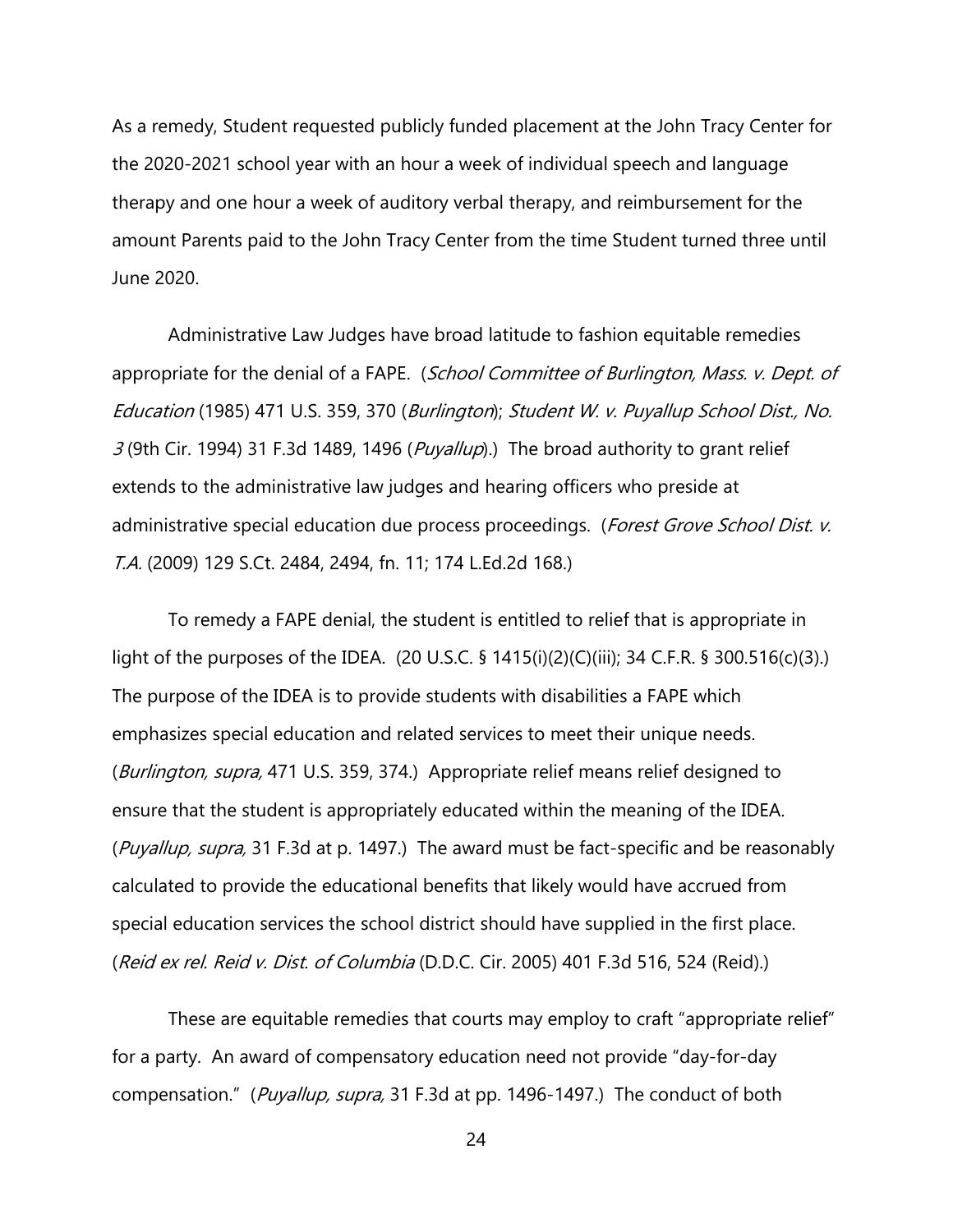parties must be reviewed and considered to determine whether equitable relief is appropriate. (Puyallup, supra, 31 F.3d at p. 1496.) The award must be fact-specific and be "reasonably calculated to provide the educational benefits that likely would have accrued from special education services the school district should have supplied in the first place." (Reid, supra, 401 F.3d 516, 524; R.P. ex rel. C.P v. Prescott Unified School Dist. (9th Cir. 2011) 631 F. 3d 1117 , 1122.)

A parent may be entitled to reimbursement for placing a student in a private placement without the agreement of the local school district if the parents prove at a due process hearing that the district had not made a FAPE available to the student in a timely manner prior to the placement, and the private placement was appropriate. (Ed. Code, § 56175; 20 U.S.C. § 1412(a)(10)(C)(ii); 34 C.F.R. § 300.148(c); see also *Burlington*, supra, 471 U.S. at pp. 369-370 (reimbursement for unilateral placement may be awarded under the IDEA where the district's proposed placement does not provide a FAPE).) The private school placement need not meet the state standards that apply to public agencies to be appropriate. (Florence County School Dist. Four v. Carter (1993) 510 U.S. 7, 13-14, [114 S.Ct. 361].)

Here, Los Angeles did not offer Student FAPE because the offer of the Saticoy program was not the least restrictive environment for Student. The offered program did not offer adequate peer language modelling. The IEP team did not consider the full continuum of appropriate placement options. Additionally, Los Angeles did not clearly state its offer of speech and language services as to frequency, duration, and individual or group therapy. Similarly, Los Angeles's offer of audiology services was not clear as to frequency and duration.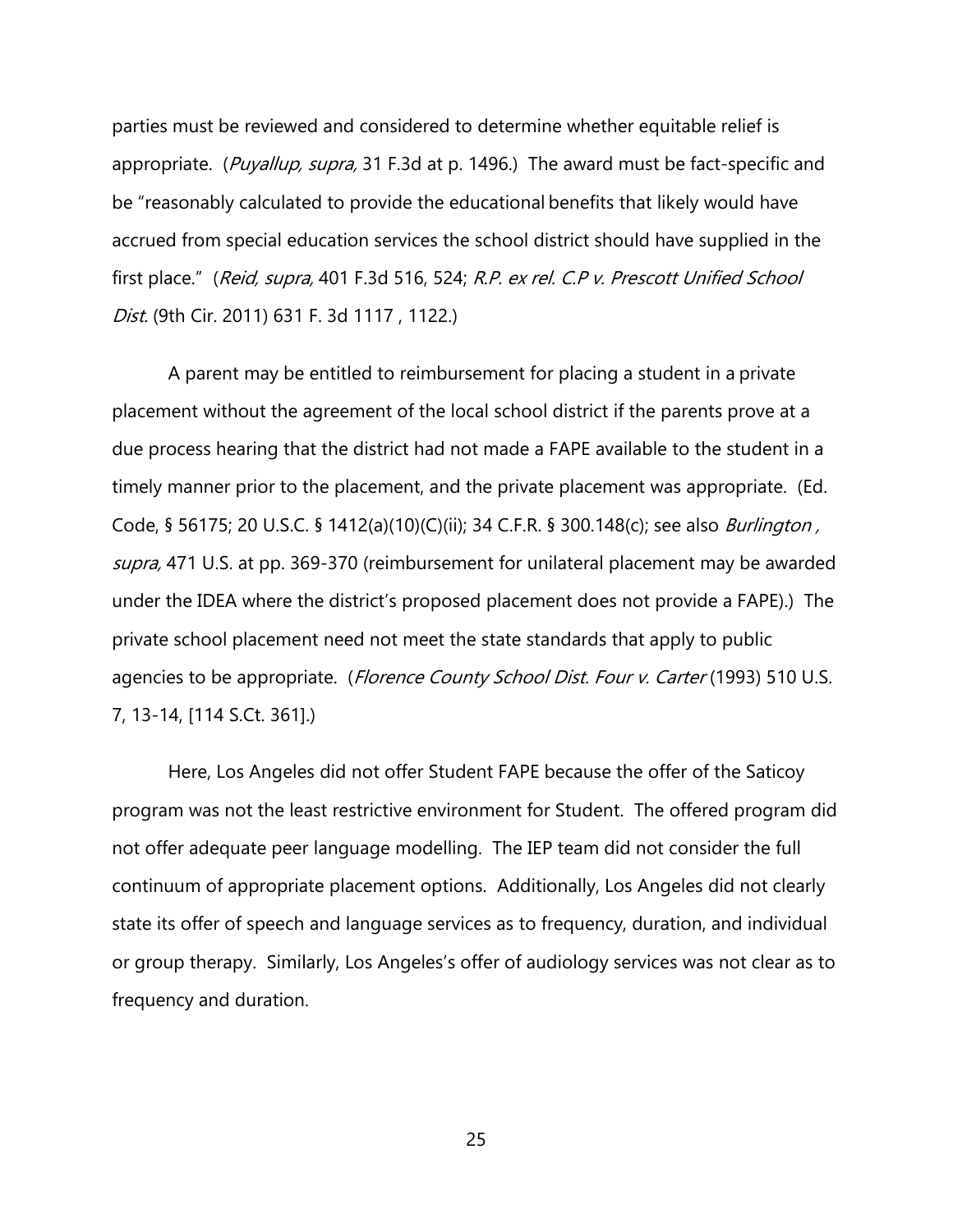Therefore, Parents reasonably decided to place Student at John Tracy Center where she had access to both deaf and hard of hearing peers and typical hearing peers in the classroom. While attending John Tracy Center Student made educational progress.

Parents signed the December 10, 2019 IEP rejecting Los Angeles's offer and requesting reimbursement for the John Tracy Center on January 24, 2020. Los Angeles received the signed IEP on January 27, 2020. Parents are entitled to reimbursement beginning February 7, 2020, through May 2020. John Tracy Center charged parents \$500 for February and March 2020. Because the amount John Tracy Center charged Parents was significantly discounted, a reduction in reimbursement to account for the 10-business day notice to Los Angeles in not warranted. Reimbursement may be reduced or denied if the parents did not give a 10-business day written notice to the district. (20 U.S.C. § 1412(a)(10)(C)(iii).) John Tracy Center charged Parents \$375 for April and May 2020. The John Tracy Center offered a discount for April and May 2020, because of Covid-19. Parents chose to pay \$500 instead of the \$375 charged. Parents are entitled to \$500 in reimbursement for February and March 2020, and \$375 for April and May 2020, for a total reimbursement of \$1,750.

Los Angeles did not have a similar program to John Tracy Center and did not have any opportunities for Student to be mainstreamed for academic opportunities with typical hearing peers. Student made educational progress at the John Tracy Center. Therefore, as an equitable remedy for Los Angeles failing to offer an appropriate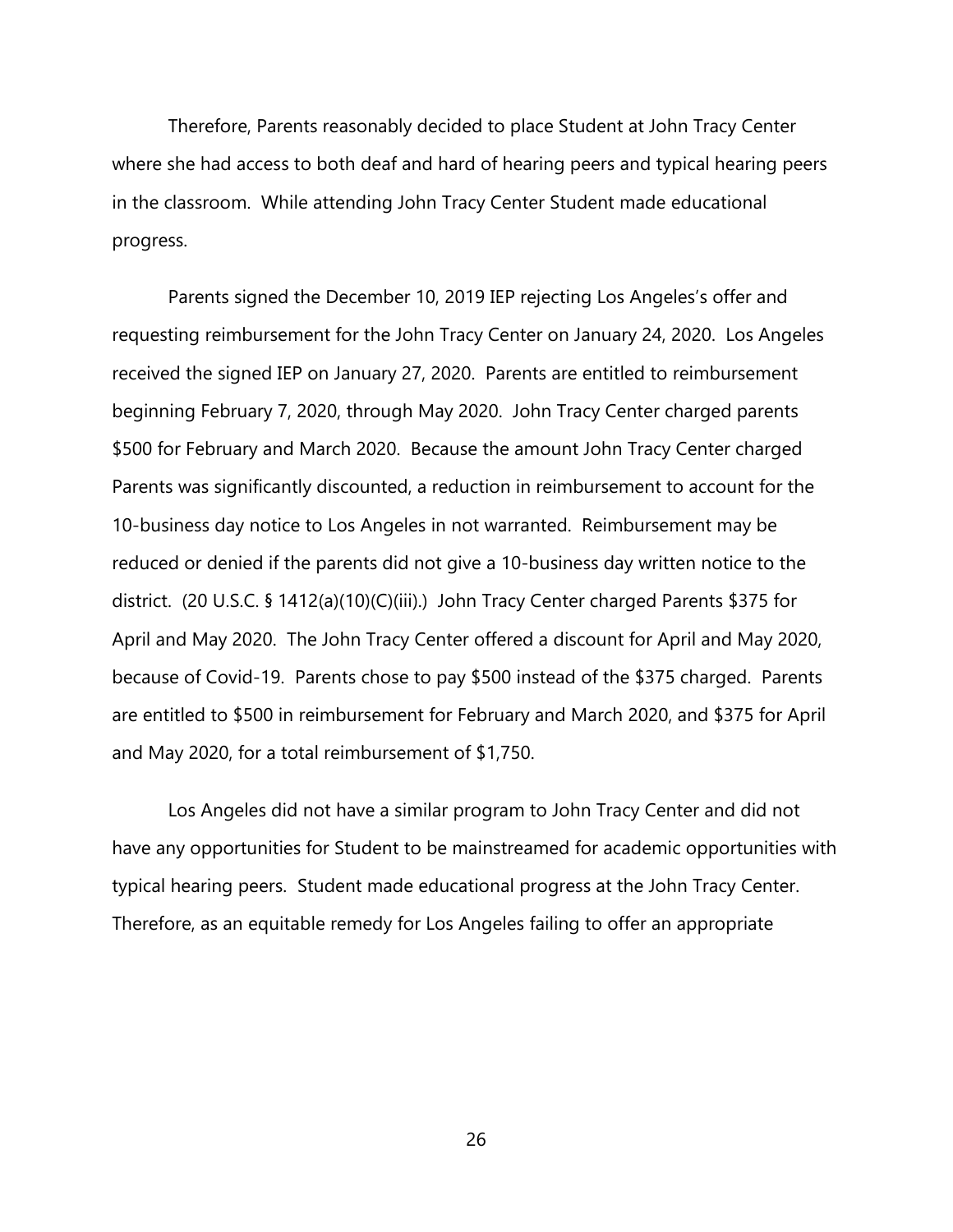placement, Student is entitled to placement and services, funded by Los Angeles, at the John Tracy Center for the entire 2020-2021 school year. However, this equitable placement does not constitute stay put because Student has never had an agreed upon and implemented educational program. (See Huerta v. San Francisco Unified Sch. Dist. (N.D. Cal. November 14, 2011, No. C 11–04817 CRB) 2011 WL 5521742, \*7.)

### ORDER

- 1. Within 15 days of the date of this decision Los Angeles shall amend Student's December 10, 2019 IEP to reflect placement for the 2020-2021 school year at the John Tracy Center. Los Angeles shall specify in the IEP the exact frequency and duration of speech and language and audiology services and shall specify that the speech and language services will be delivered on an individual basis.
- 2. Los Angeles shall fund the cost of tuition and IEP services at John Tracy Center for the 2020-2021 regular school year, and shall reimburse Parents for costs incurred for tuition and services, subject to proof of payment, from the first day of the 2020-2021 regular school year through the date of this Decision. Los Angeles shall reimburse Parents within 45 days of Parents' submission of proof of payment documentation.
- 3. Within 45 days of this Decision, Los Angeles shall reimburse Parents \$1,750 for the cost of Student's tuition at John Tracy Center for the period of February 2020, through May 2020. No further proof of payment is required for this time period as sufficient proof was submitted at hearing.